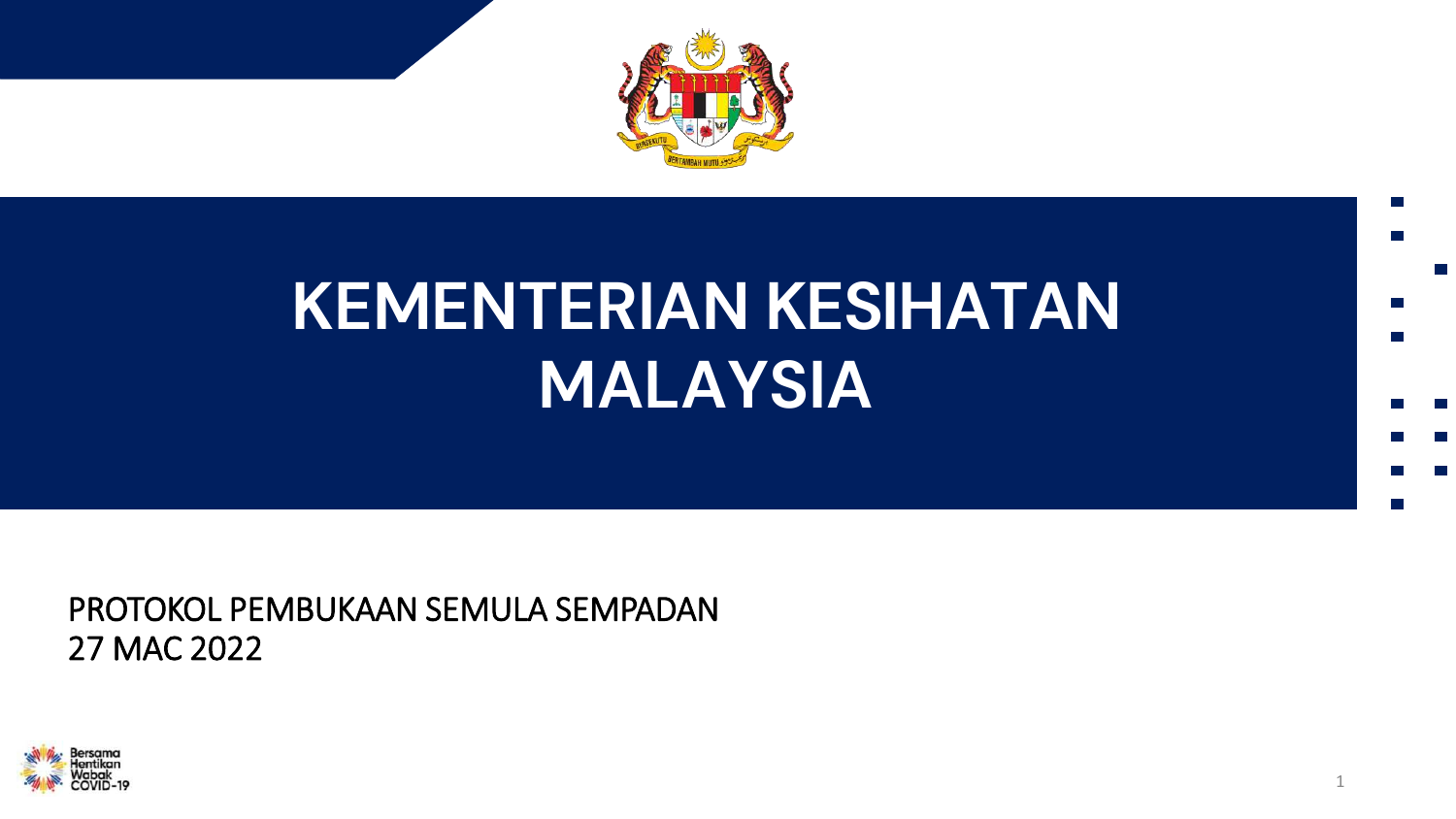## ISI KANDUNGAN

- 1. PROTOKOL UMUM KEMASUKAN PENGEMBARA MELALUI JALAN UDARA, DARAT DAN LAUT
- 2. PROTOKOL UMUM KEMASUKAN DAILY/ FREQUENT COMMUTER MELALUI JALAN DARAT
- 3. PROTOKOL KEMASUKAN PENGEMBARA SINGAPURA
	- MELALUI JALAN UDARA
	- MELALUI JALAN DARAT
- 4. TATACARA PENGISIAN DEKLARASI PENGEMBARAAN DALAM MYSEJAHTERA
- 5. PROTOKOL SIGN-ON DAN SIGN OFF BAGI PELAUT DAN PEKERJA MINYAK & GAS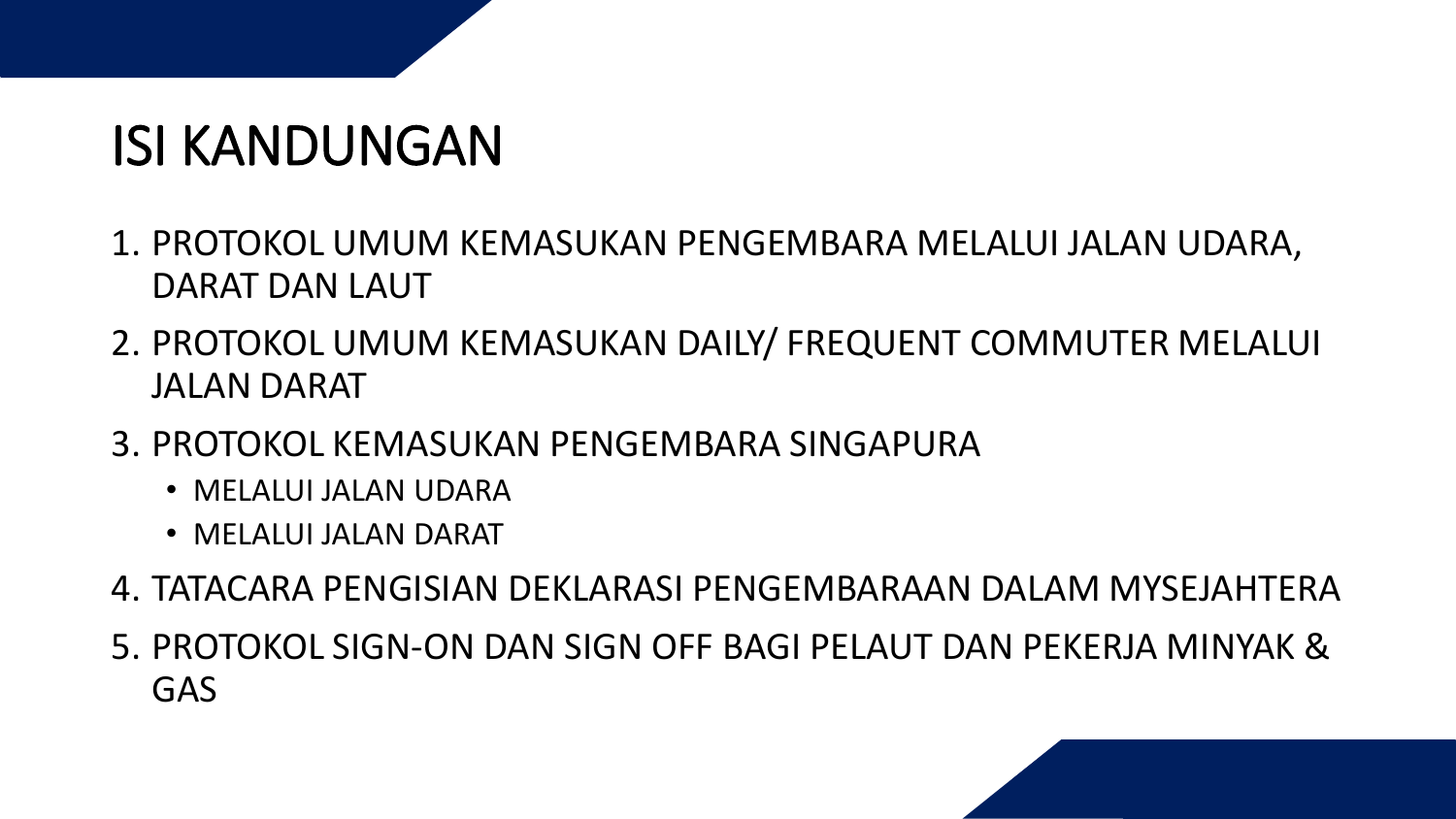

- 1. Malaysia akan memasuki Fasa 'Peralihan ke Endemik' berkuatkuasa 1 April 2022.
- 2. Bagi merancakkan pembangunan dan pemulihan ekonomi negara, Malaysia akan membuka semula sempadan negara.
- 3. Bagi pembukaan sempadan darat Thailand :-
	- Pada peringkat awal, hanya dua (2) pintu sempadan darat yang telah dipersetujui untuk dibuka bermula 1 April 2022 iaitu Bukit Kayu Hitam - Sadao dan Wang Kelian-Wang Prachan. Kerajaan Thailand hanya bersedia untuk menerima pengembara pelancongan sahaja.
	- Manakala bagi pengembara harian dan kerap, perbincangan masih dijalankan antara Malaysia dan Thailand.
	- Buat masa ini, protokol am pengembara umum terpakai ke atas pengembara dari Thailand
- 4. Pada 24 Mac 2022, Perdana Menteri Malaysia dan Singapura telah berbincang berhubung pembukaan semula sempadan darat antara kedua-dua negara. Perkara yang dipersetujui:-
	- membenarkan semua pengembara yang telah lengkap vaksinasi untuk merentas sempadan darat tanpa perlu menjalani kuarantin atau melaksanakan ujian COVID-19, termasuk ujian pra-pelepasan dan semasa ketibaan. Ini adalah terpakai ke atas semua kategori pengembara dan jenis pengangkutan darat.
	- Bagi pengangkutan udara hanya ujian pra-pelepasan. Tiada ujian semasa ketibaan dan tiada kuarantin.
- 5. Kementerian Kesihatan Malaysia (KKM) telah menyediakan protokol umum bagi kemasukan pengembara melalui pintu masuk udara, darat dan laut negara.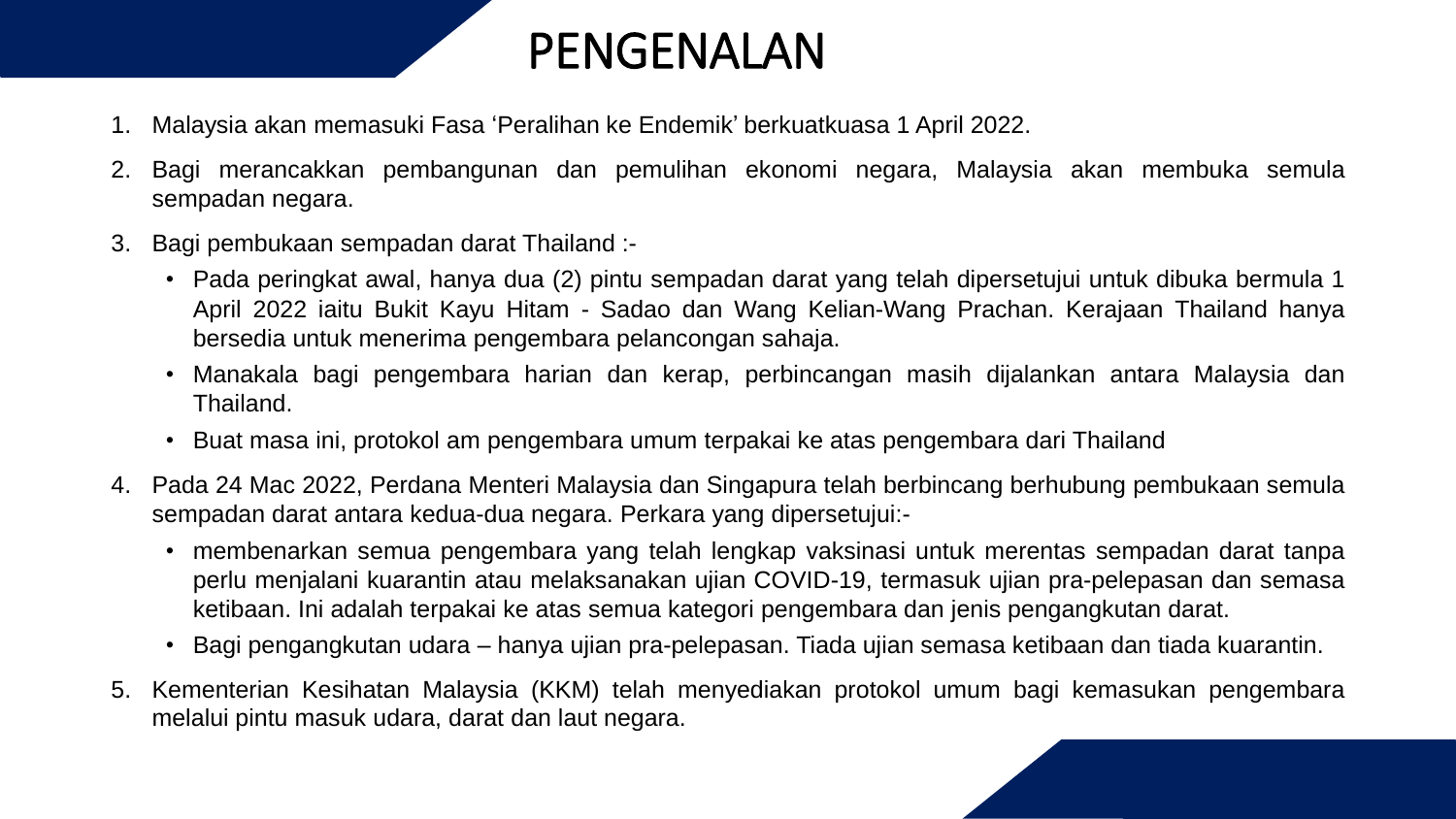# PROTOKOL UMUM BAGI PENGEMBARA MELALUI JALAN UDARA, DARAT DAN AIR

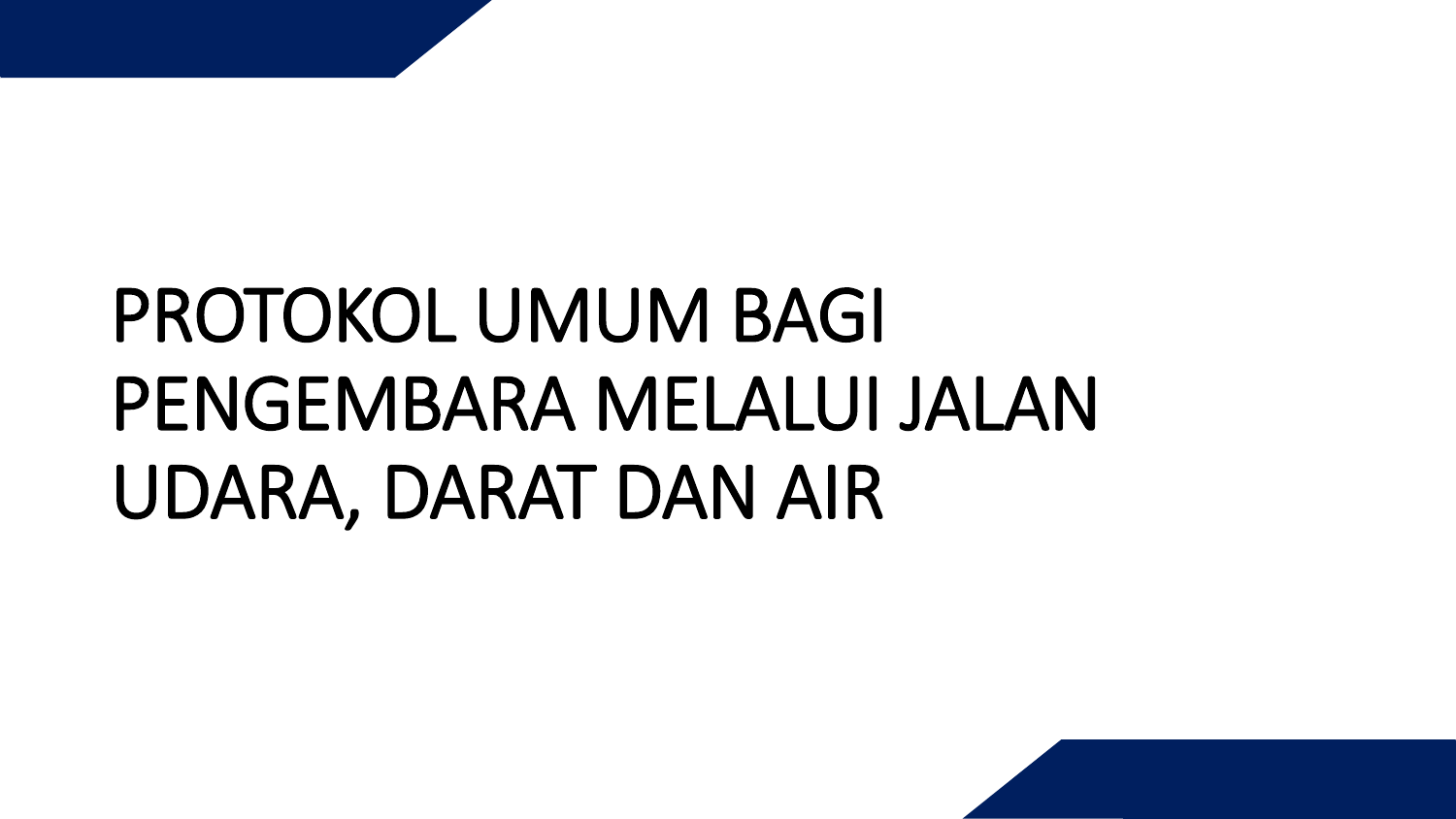### **GENERAL PROCEDURE FOR TRAVELLERS AT AIR, SEA AND GROUND CROSSING TO MALAYSIA**

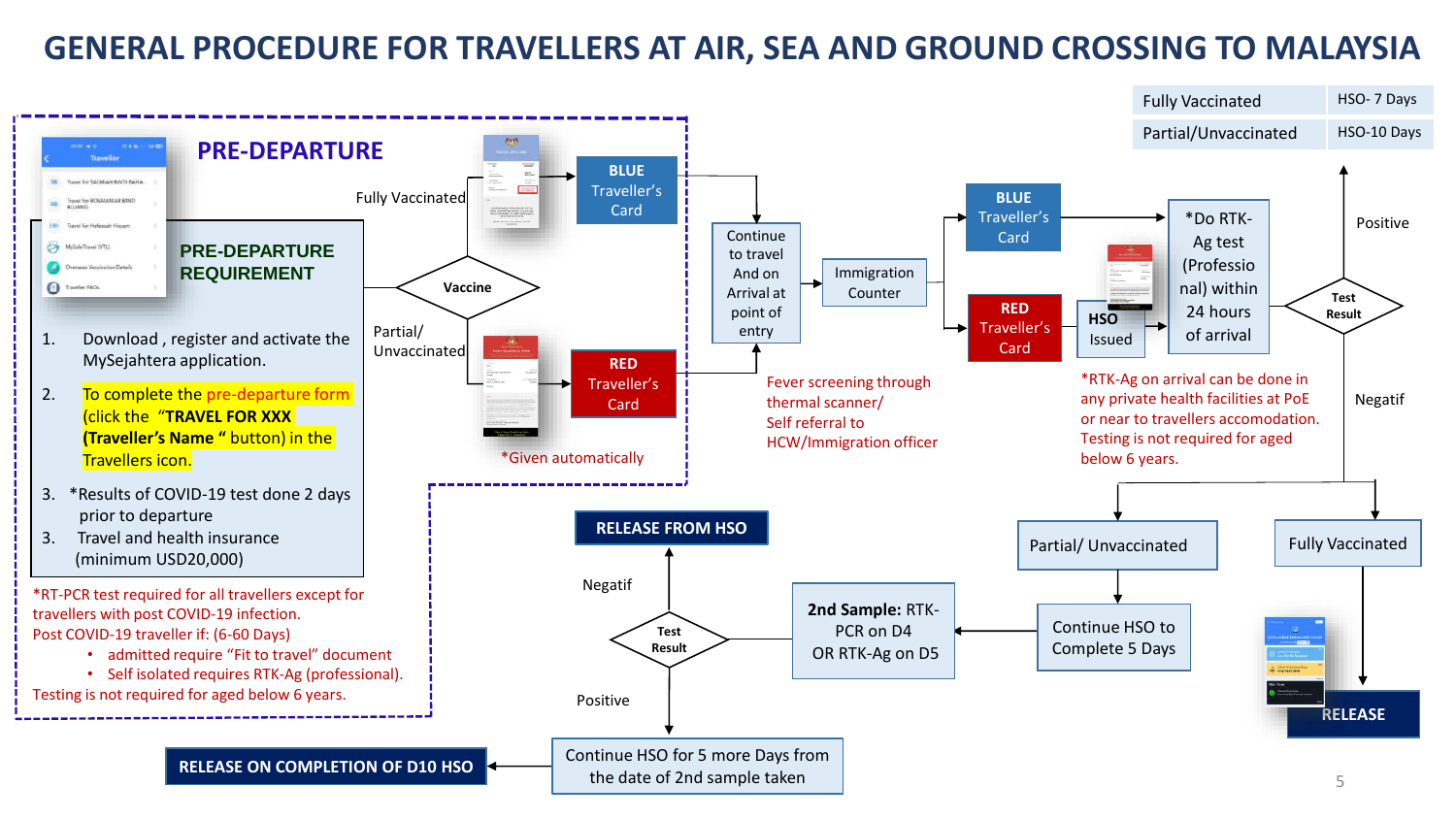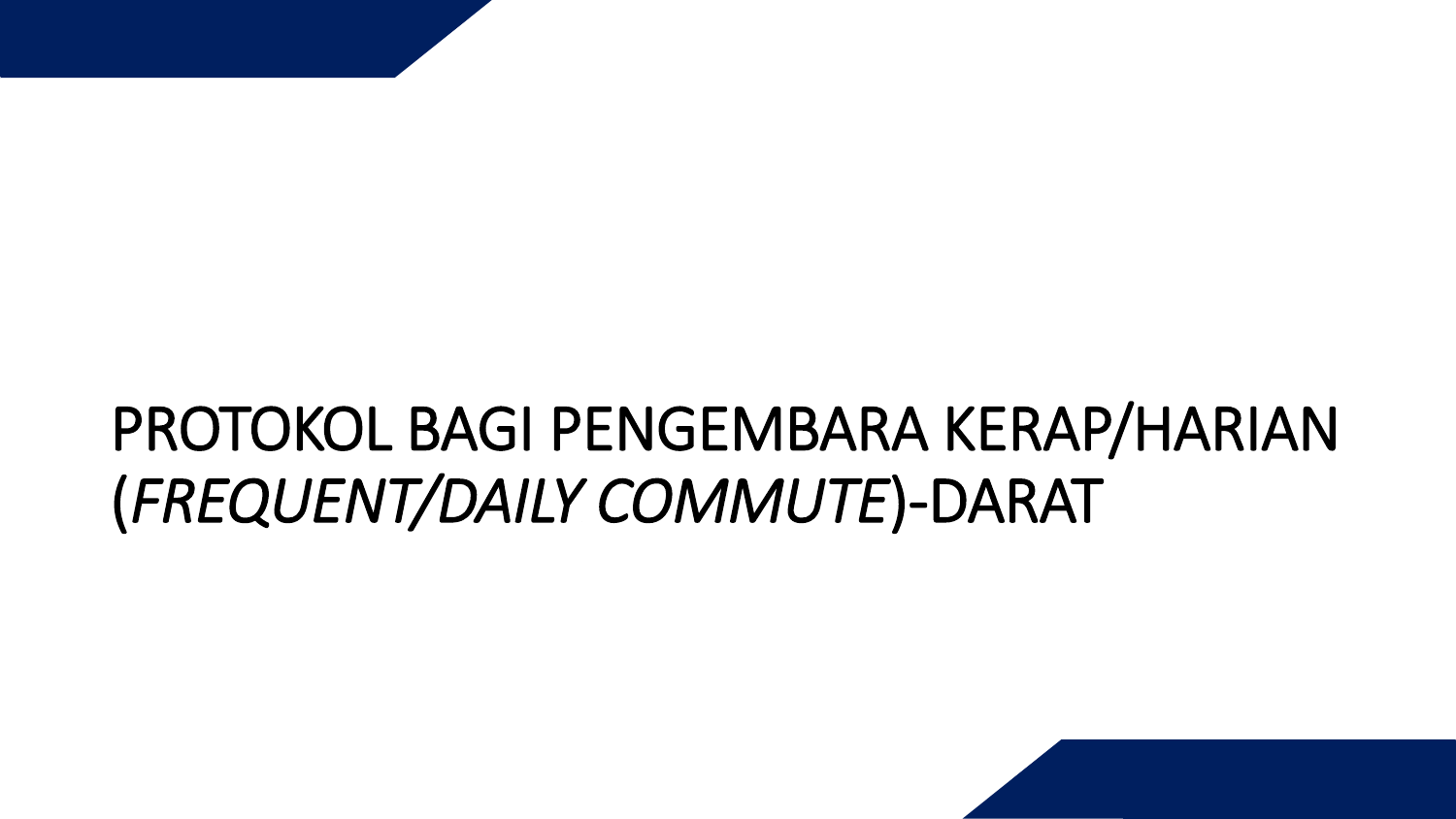## **GENERAL PROCEDURE AT GROUND CROSSING FOR DAILY /FREQUENT COMMUTERS TO MALAYSIA**



**Note: Due to challenges in identifying the daily commuting/frequent travellers, procedure for ground crossing need to be considered with mutual agreement with bordering country**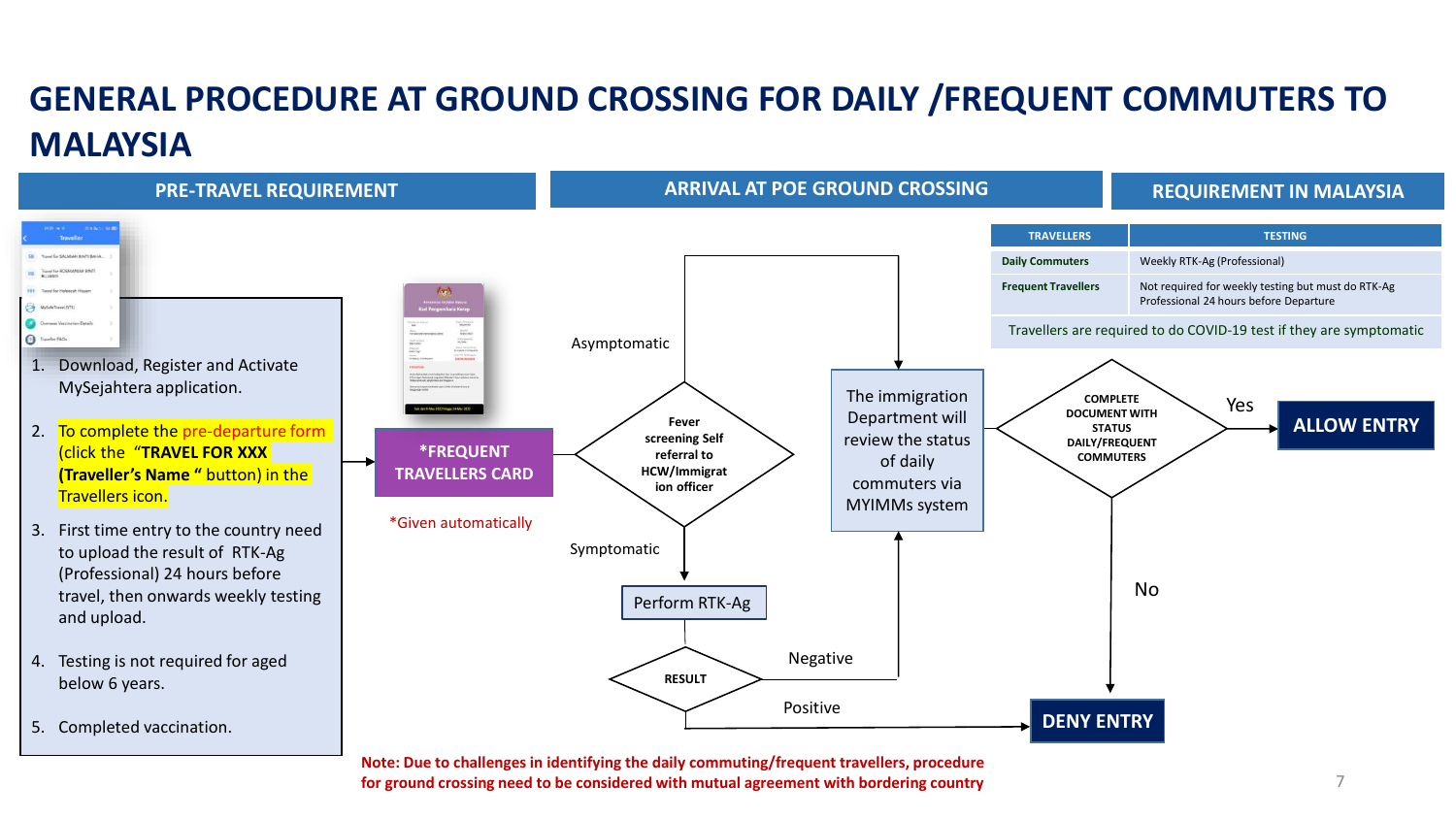# PROTOKOL BAGI PENGEMBARA SINGAPURA MELALUI JALAN UDARA

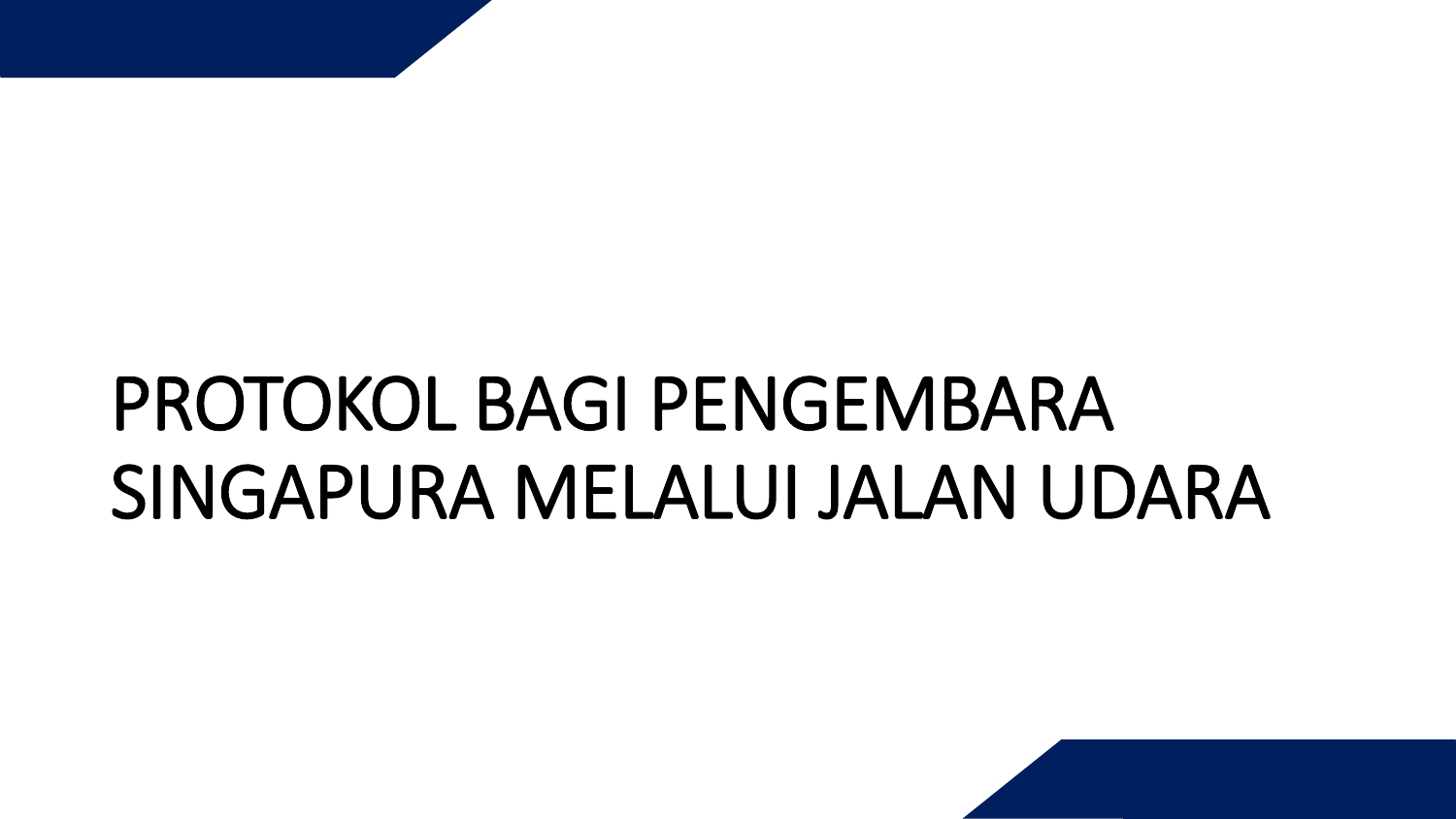### **PROCEDURE FOR AIR TRAVELLERS FROM SINGAPORE**

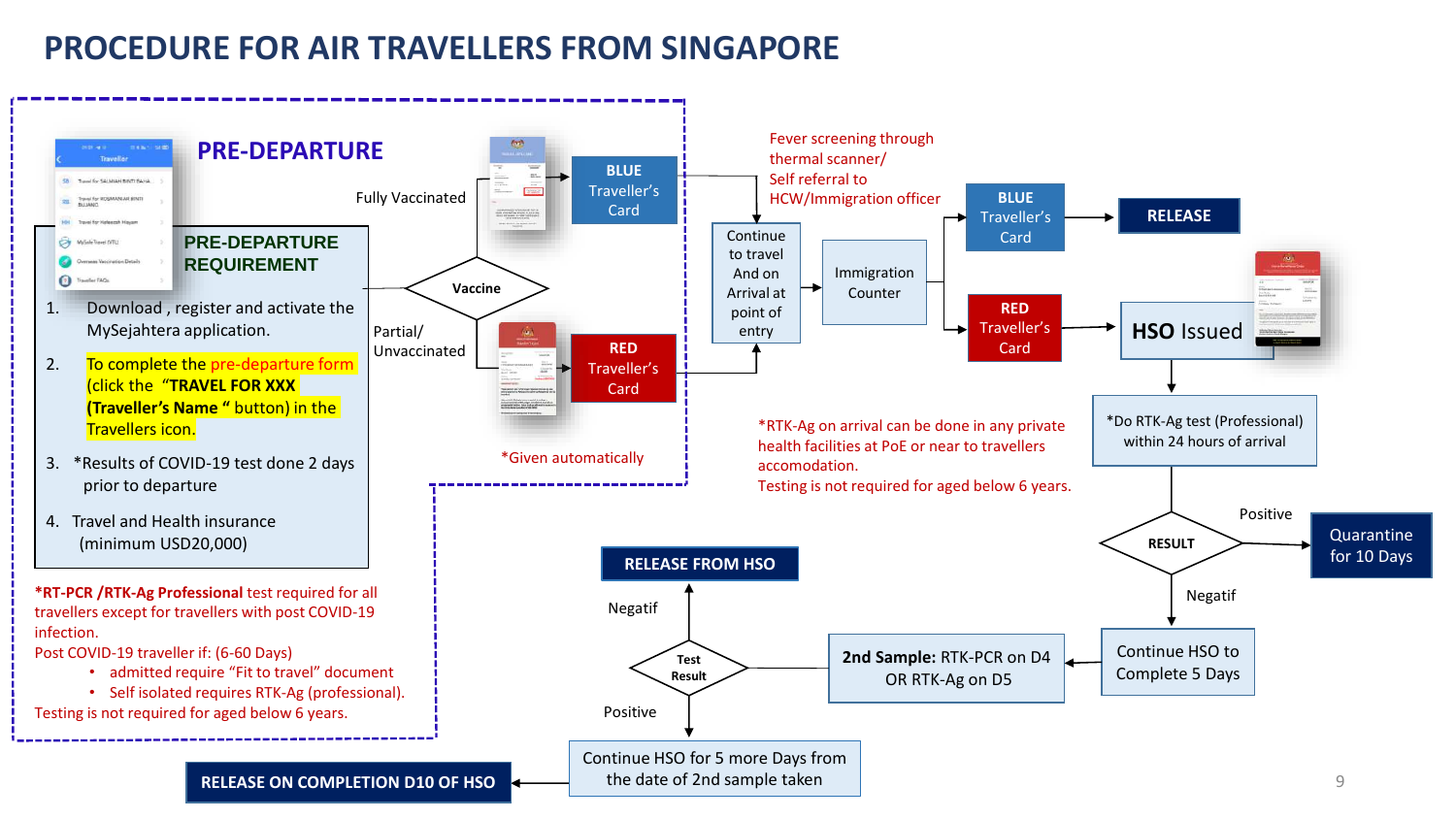# PROTOKOL BAGI PENGEMBARA SINGAPURA MELALUI JALAN DARAT

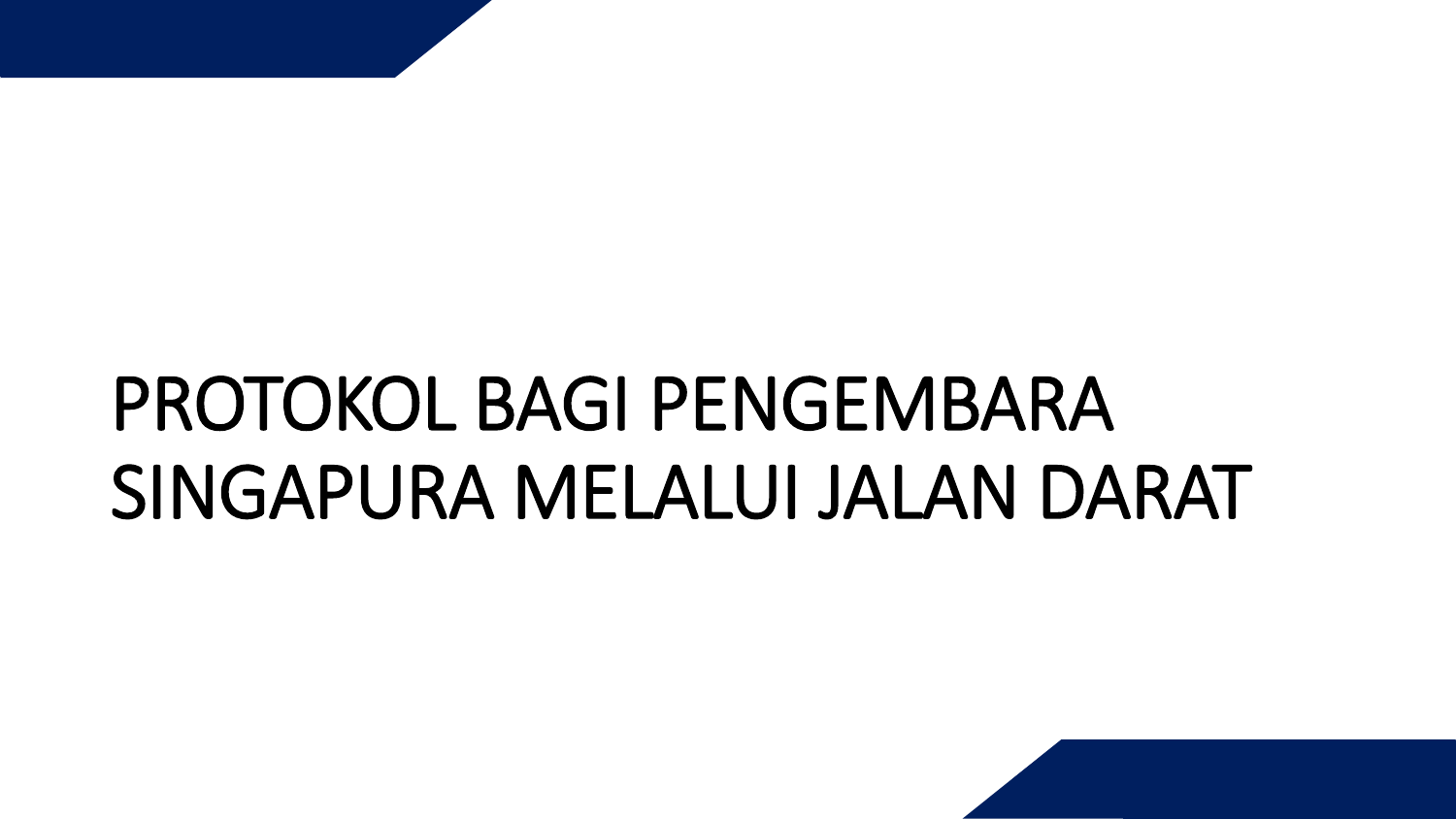### **PROCEDURE AT GROUND CROSSING FOR TRAVELLERS FROM SINGAPORE**

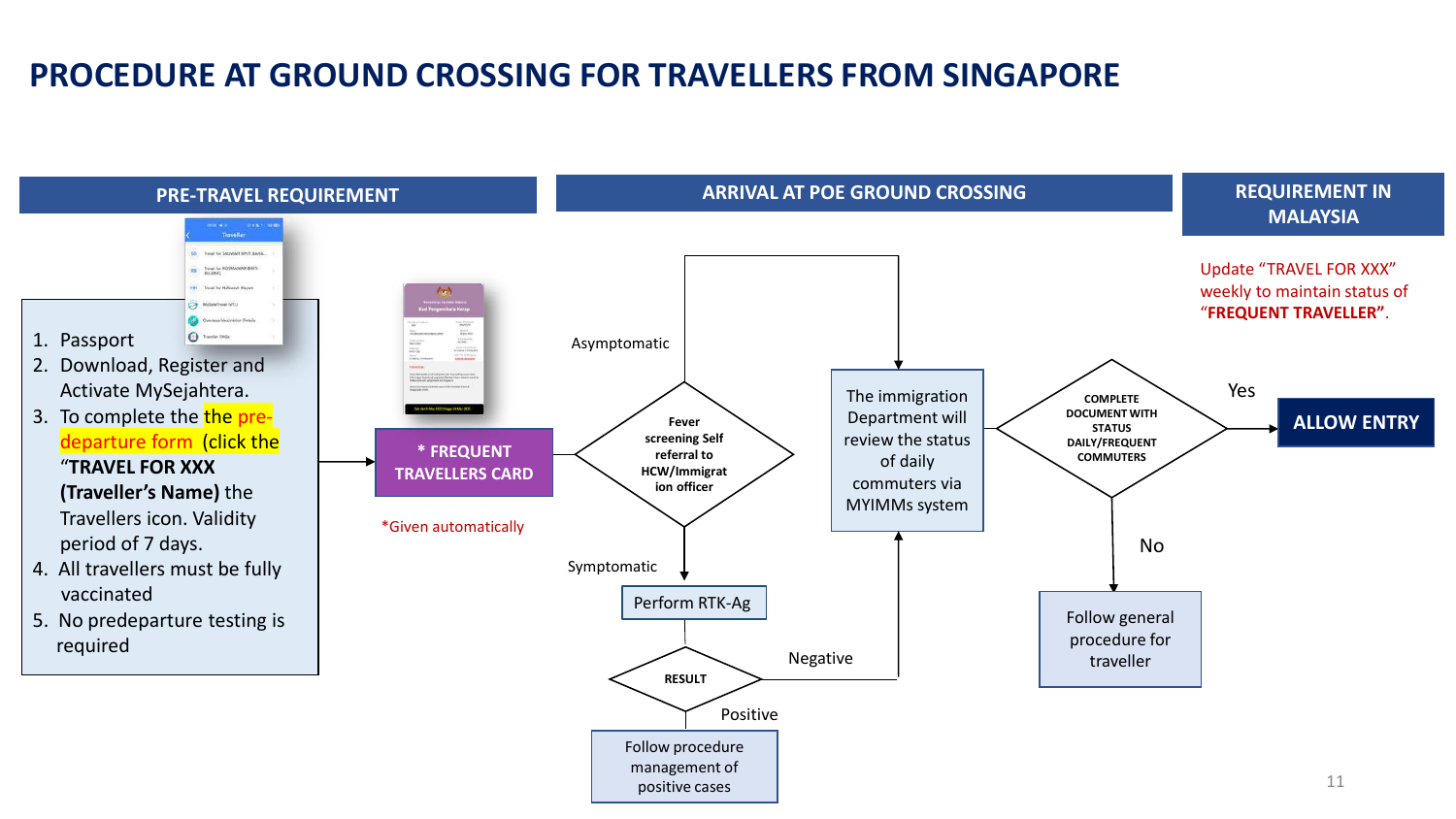## TATACARA PENGISIAN BORANG PRA-PELEPASAN DALAM MYSEJAHTERA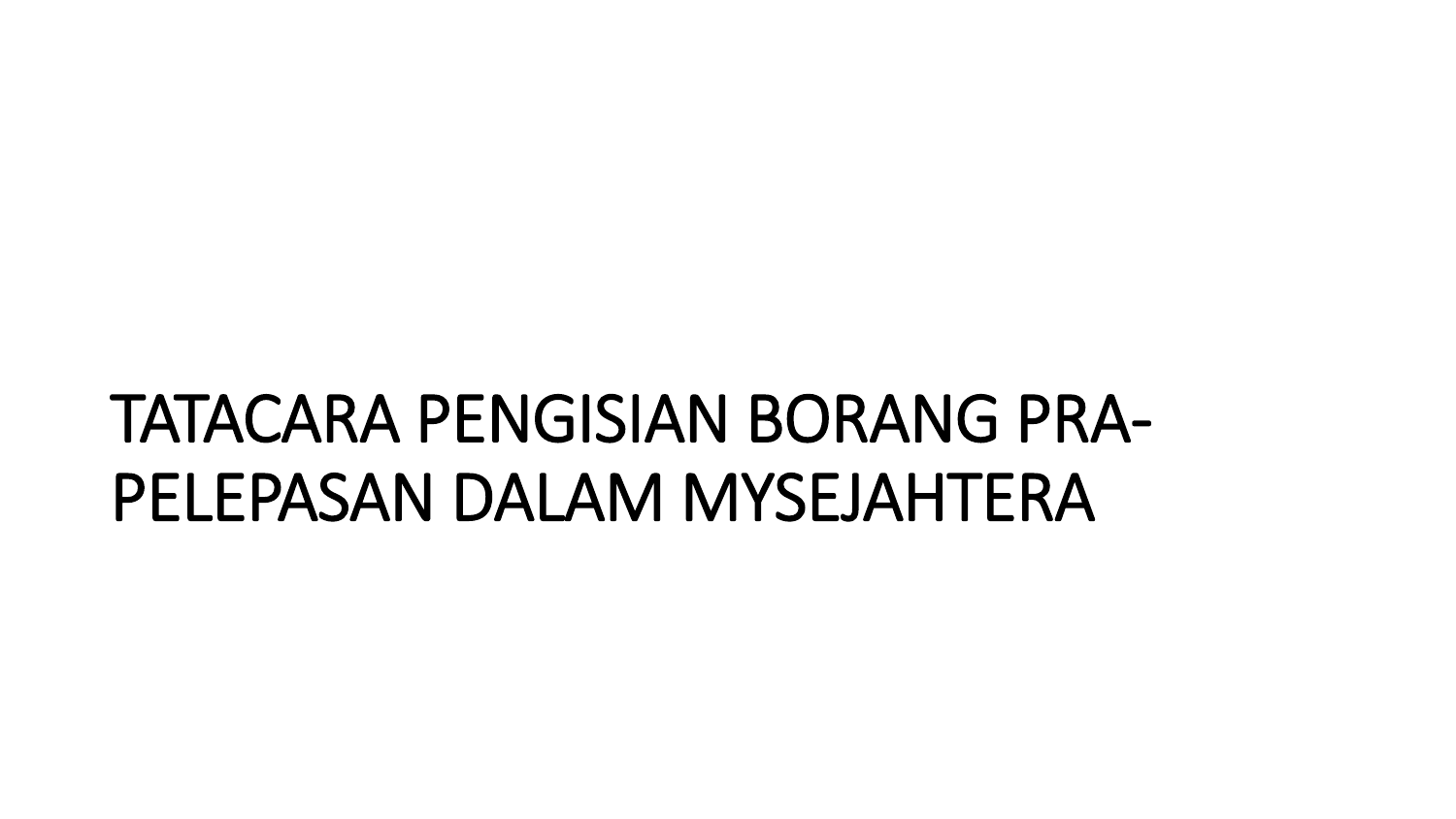### Click on Traveller icon

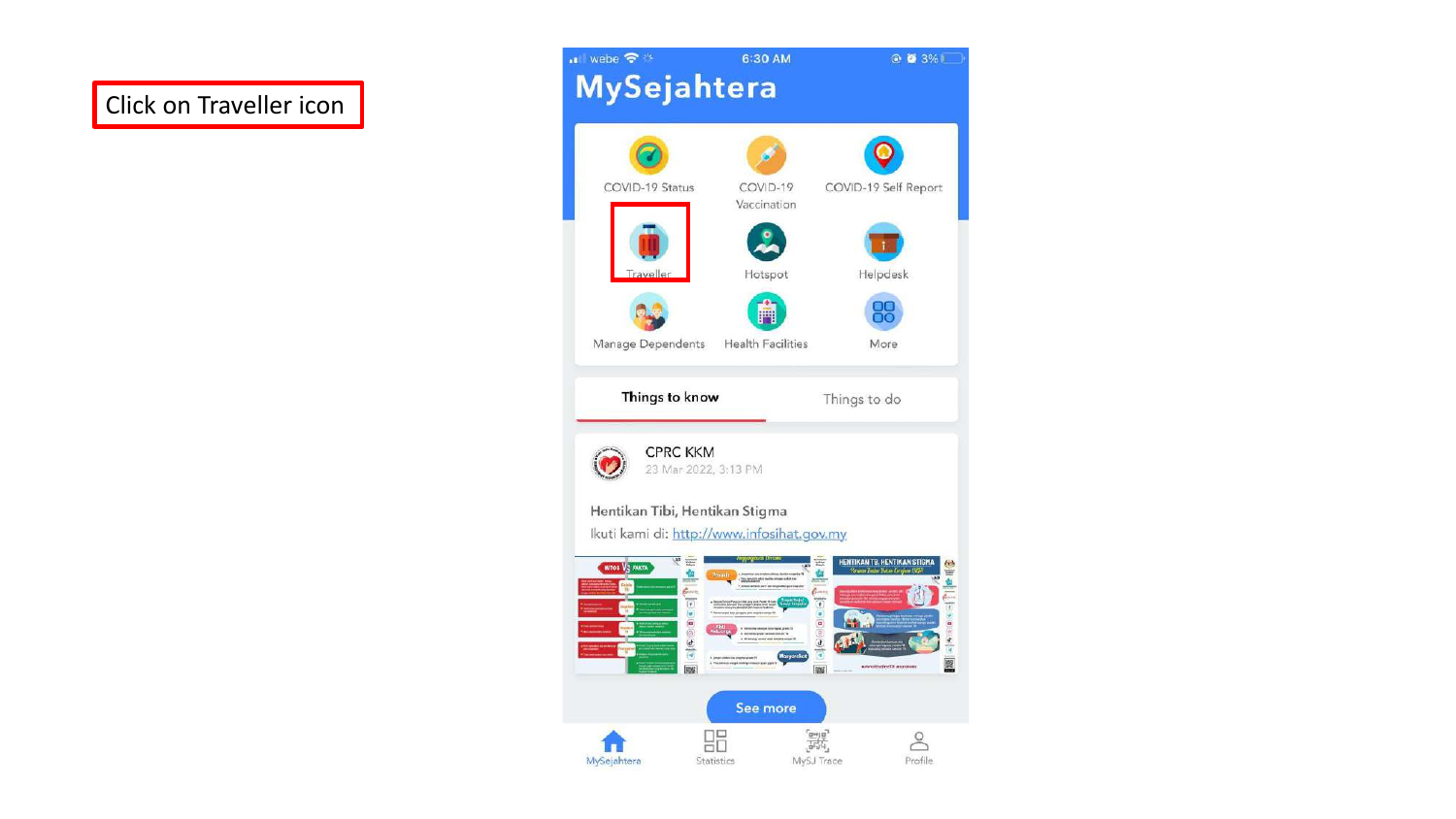

Option to declare for traveler's dependent upon verification of vaccine dependent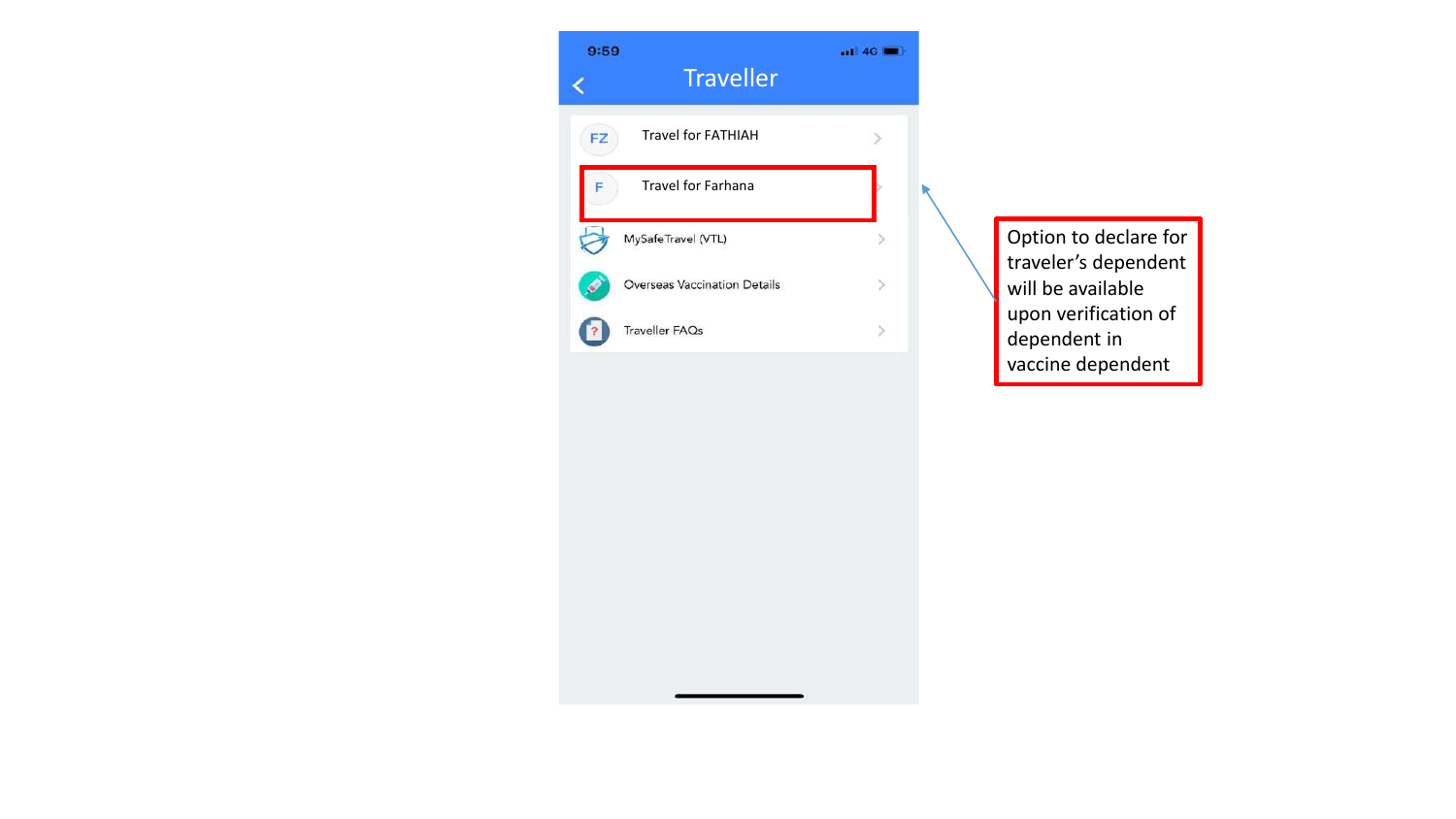### Fill in the pre-departure form. Ensure all information is correct before submitting

| <b>Questions</b><br>17.3 Where did you receive your<br>COVID-19 vaccine / Di manakah anda<br>menerima vaksin COVID-19?                                                                                                                                                                                                                                                                                                                                                                                                                            |                                                  | Ministry of Health Malaysia<br><b>Traveller's Card</b>                                                                                                                                                                                                                                                                                                                                                                                                                           |                                                                                                          |
|---------------------------------------------------------------------------------------------------------------------------------------------------------------------------------------------------------------------------------------------------------------------------------------------------------------------------------------------------------------------------------------------------------------------------------------------------------------------------------------------------------------------------------------------------|--------------------------------------------------|----------------------------------------------------------------------------------------------------------------------------------------------------------------------------------------------------------------------------------------------------------------------------------------------------------------------------------------------------------------------------------------------------------------------------------------------------------------------------------|----------------------------------------------------------------------------------------------------------|
| <b>ATTENTION</b><br>Please ensure all information provided are correct.                                                                                                                                                                                                                                                                                                                                                                                                                                                                           | Upon submission of predeparture<br>form via MySJ | Port of Entry<br><b>KLIA</b>                                                                                                                                                                                                                                                                                                                                                                                                                                                     | Country of Departure<br>SINGAPORE                                                                        |
| False declaration made by you is an offence under<br>Section 22.(d) of Prevention and Control of Infectious<br>Disease Act 1988 [Act 342] and if convicted may be<br>punishable under section 24 of the same Act."<br>PERHATIAN<br>Sila pastikan maklumat yang diberi adalah tepat. Jika<br>anda memberikan maklumat palsu anda boleh<br>disabitkan kesalahan di bawah Seksyen 22.(d), Akta<br>Pencegahan dan Pengawalan Penyakit Berjangkit<br>1988 [Act 342] dan jika disabitkan kesalahan boleh<br>dihukum di bawah Seksyen 24 akta yang sama. |                                                  | Name<br><b>FATHIAH BINTI MOHAMAD</b><br>ZARAFI<br>Time Stamp<br>March 8 8:00 AM<br>Address<br><b>F1 PARCEL F PUTRAJAYA</b>                                                                                                                                                                                                                                                                                                                                                       | MySJ ID<br>60101234567<br>IC/Passport No.<br>A123456<br>Pre-Departure Test<br><b>Pending: SUBMIT NOW</b> |
| COVID-19 in the pa $\mathcal{R}$ 60 days? / Adakah<br>anda pernah dimasukkan ke hospital akibat<br>COVID-19 dalam tempoh 60 hari yang lalu?<br>O Yes / Ya<br>No / Tidak                                                                                                                                                                                                                                                                                                                                                                           |                                                  | <b>IMPORTANT NOTICE:</b><br>Please perform your COVID-19 pre-departure test two (2) days before<br>departure to Malaysia and submit to MySejahtera prior to departure.<br>Upon arrival in Malaysia, you are required to undergo a professional COVID-19<br>RTK antigen test within 24 hours at any private health facilities. Failure to do<br>so will result in issuance of a five (5)-day Home Surveillance Order (HSO).<br>All related cost for testing must be borne by you. |                                                                                                          |
| Cancel<br>Submit                                                                                                                                                                                                                                                                                                                                                                                                                                                                                                                                  |                                                  |                                                                                                                                                                                                                                                                                                                                                                                                                                                                                  |                                                                                                          |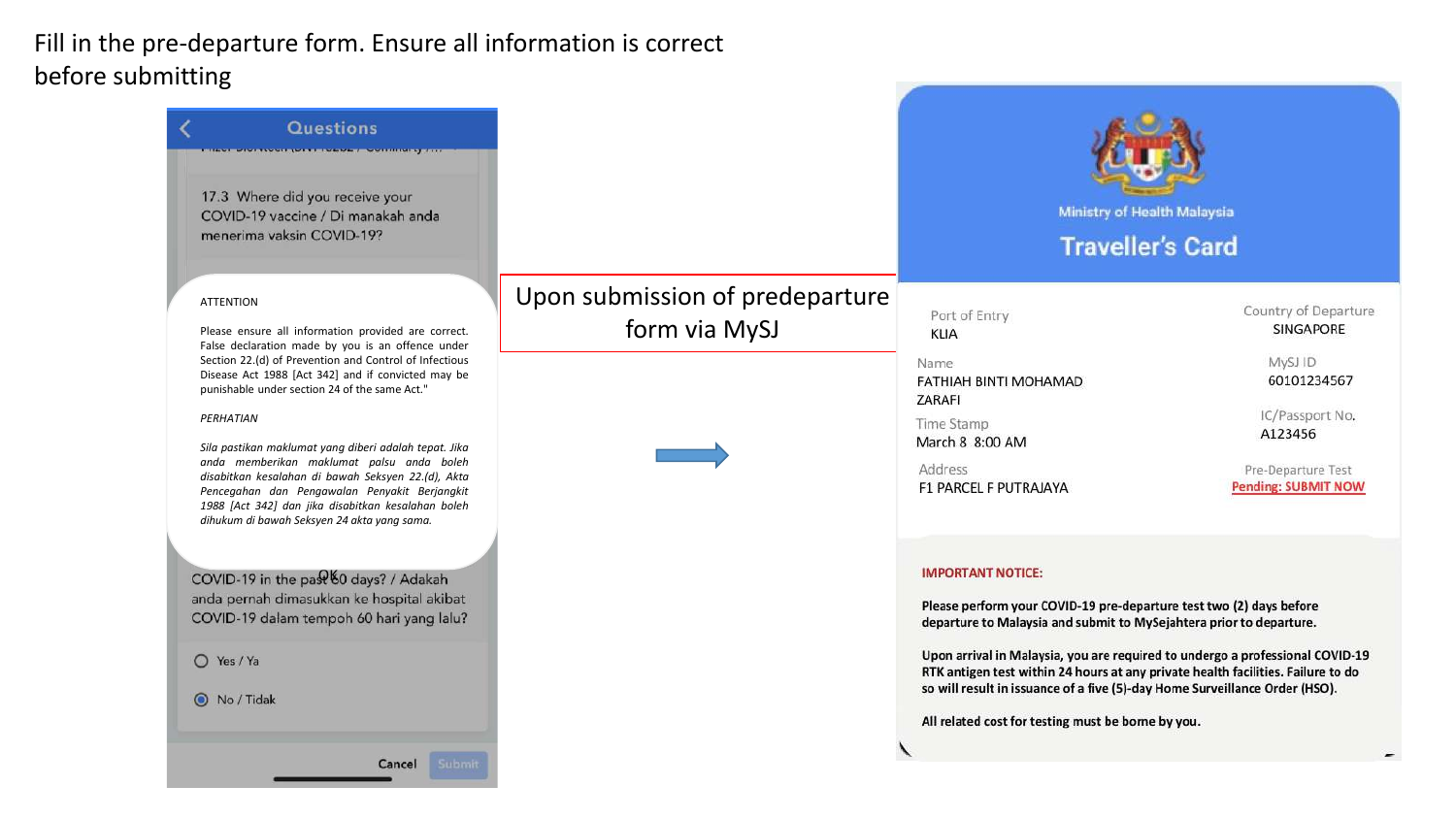

#### **IMPORTANT NOTICE:**

Please perform your COVID-19 pre-departure test two (2) days before departure to Malaysia and submit to MySejahtera prior to departure.

Upon arrival in Malaysia, you are required to undergo a professional COVID-19 RTK antigen test within 24 hours at any private health facilities. Failure to do so will result in issuance of a five (5)-day Home Surveillance Order (HSO).

All related cost for testing must be borne by you.

upload pre-departure test<br>two days before departure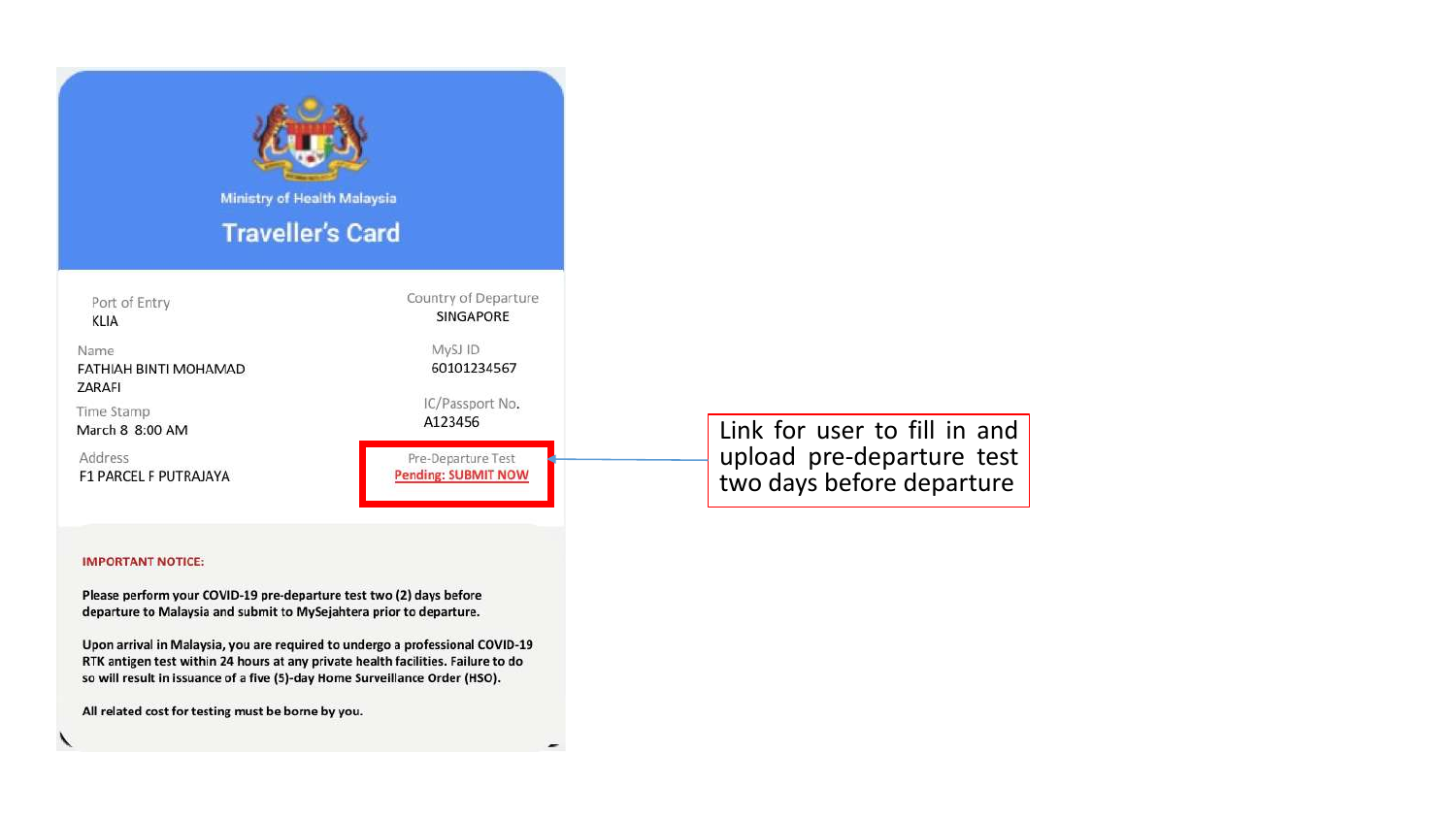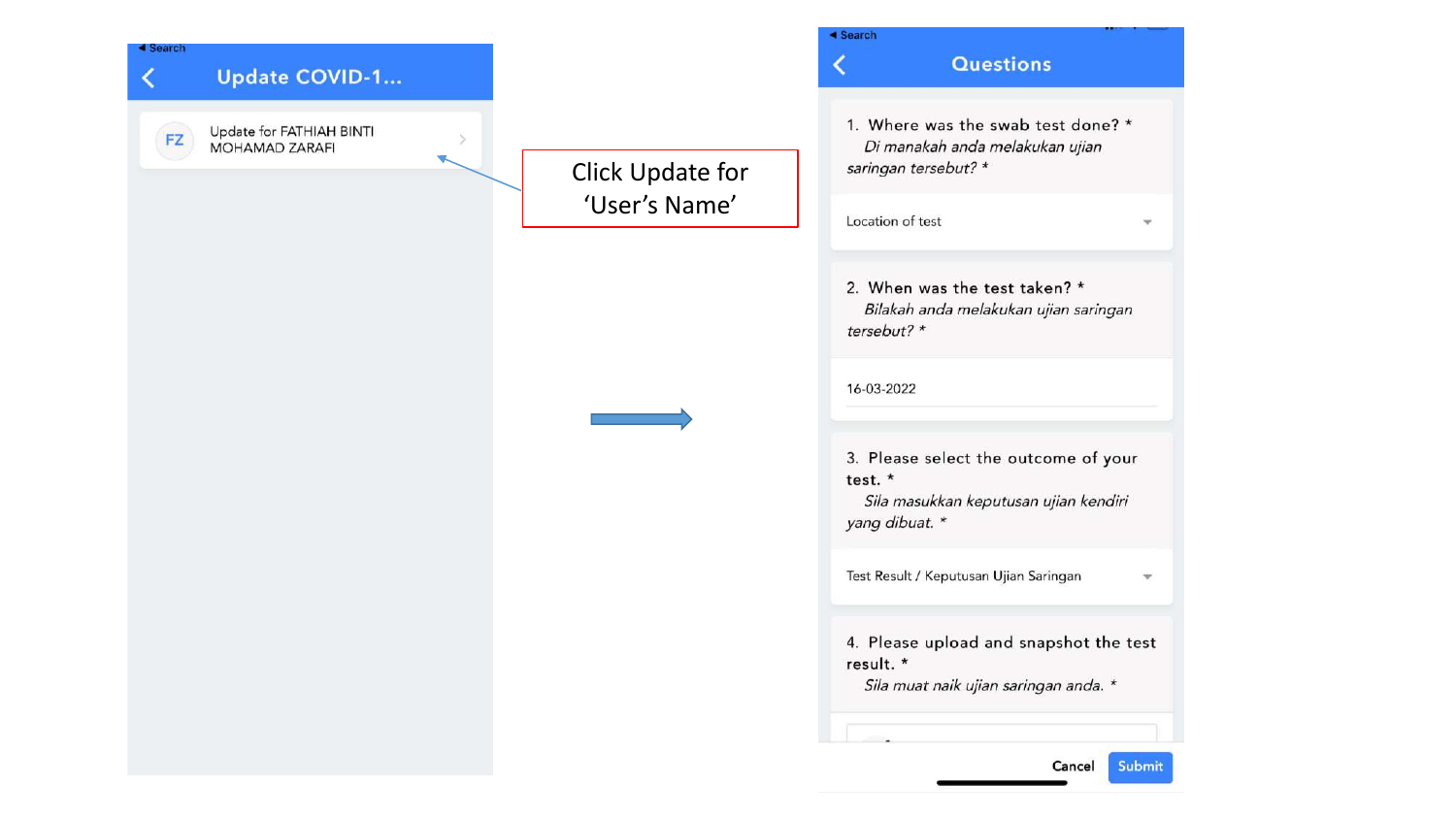Upon submission of predeparture test via MySJ

#### Questions

5. Where are you currently staying? \* Dimanakah tempat tinggal semasa anda?

#### 23 USJ 4/1A

THANK YOU FOR YOUR RESPONSE.

You are required to bring along your vaccination certificate and pre-departure test result for verification by the authority when requested.

TERIMA KASIH ATAS MAKLUM BALAS ANDA

Anda diminta membawa bersama sijil vaksinasi dan keputusan ujian pra-perlepasan untuk pengesahan pihak yang berwajib.

OK

7. Please enter your current postcode. Sila nyatakan poskod semasa anda. \*

47620



Ministry of Health Malaysia

**Traveller's Card** 

Port of Entry **KLIA** 

Name FATHIAH BINTI MOHAMAD ZARAFI

Time Stamp March 8 8:00 AM

Address F1 PARCEL F PUTRAJAYA Country of Departure SINGAPORE

> MySJ ID 60101234567

IC/Passport No. A123456

Pre-Departure Test Submitted

#### **IMPORTANT NOTICE:**

Please perform your COVID-19 pre-departure test two (2) days before departure to Malaysia and submit to MySejahtera prior to departure.

Upon arrival in Malaysia, you are required to undergo a professional COVID-19 RTK antigen test within 24 hours at any private health facilities. Failure to do so will result in issuance of a five (5)-day Home Surveillance Order (HSO).

All related cost for testing must be borne by you.

**Cancel** Submi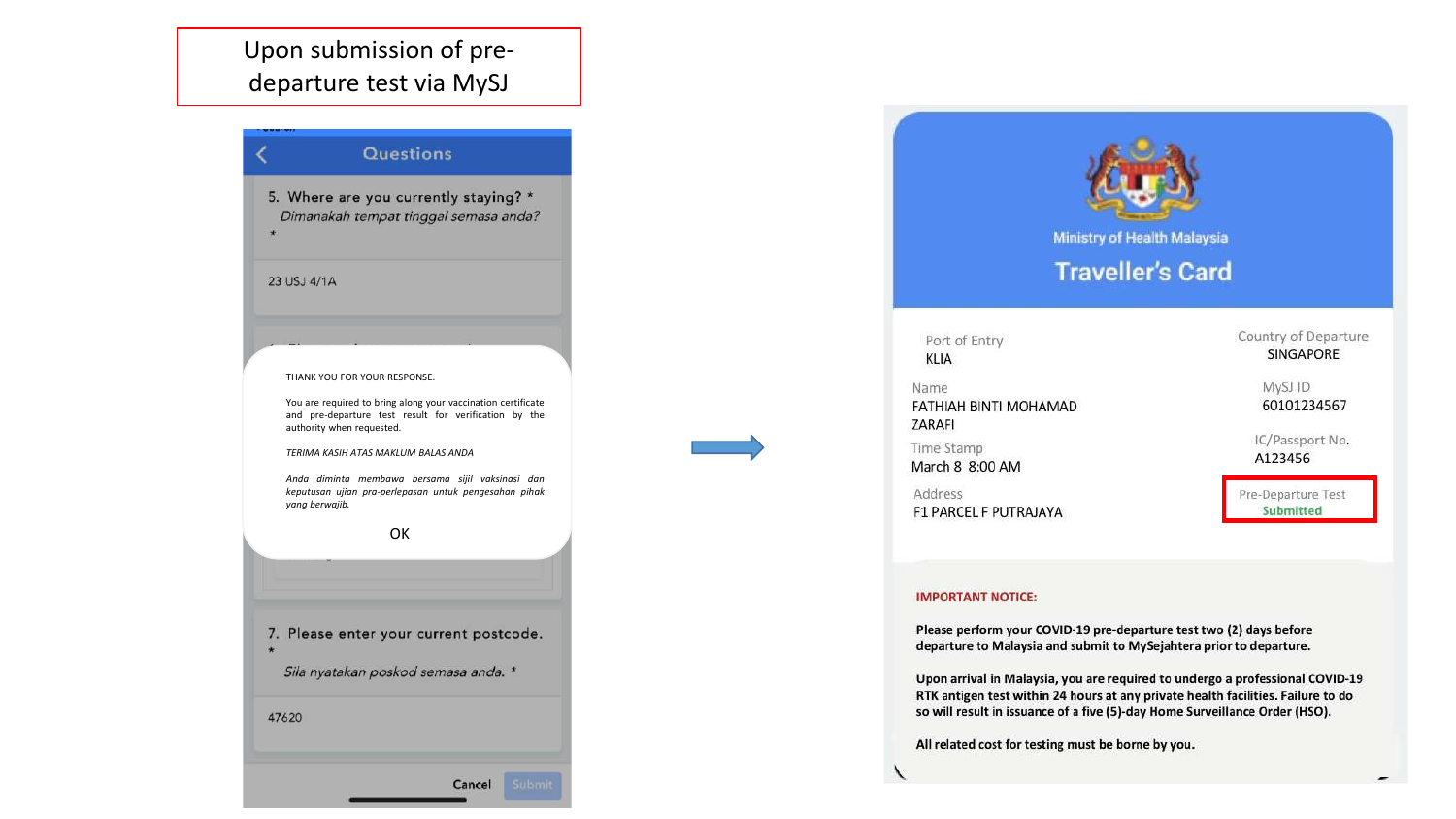

For partially and unvaccinated travellers, they will be issued with a red Travellers Card initially.

Upon arrival in Malaysia, they will be issued with a HSO card for five days



Name FATHIAH BINTI MOHAMAD ZARAFI Time Stamp March 8 8:00 AM

Address **F1 PARCEL F PUTRAJAYA** 

#### **IMPORTANT NOTICE:**

Please perform your COVID-19 pre-departure test two (2) days before departure to Malaysia and submit to MySejahtera prior to departure.

Upon arrival in Malaysia, you are required to undergo a professional COVID-19 RTK antigen test within 24 hours at any private health facilities. Failure to do so will result in issuance of a five (5)-day Home Surveillance Order (HSO).

All related cost for testing must be borne by you.



#### Ministry of Health Malaysia Home Surveillance Order

Surveillance and Observation Order (HSO) for Contact of COVID-19 Case under the Subsection 15.(1) Prevention and Control of Infectious Diseases Act 1988

| <b>SINGAPORE</b> |
|------------------|
|                  |
| MySJ ID          |
| 60101234567      |
|                  |
| IC/Passport No.  |
| A123456          |
|                  |
|                  |

Order

60101234567

IC/Passport No.

A123456

Pre-Departure Test

**Pending: SUBMIT NOW** 

You are instructed to undergo Home Surveillance Order (HSO) at the premise with the above address. You must remain within the premise until the end of the HSO period except to seek for medical treatment or to undergo sampling for the COVID-19 test.

Throughout this HSO period, you are also required to monitor your health status via Home Assessment Tool (HAT) on your MySejahtera application.

Authorised Officer's Instruction Tan Sri Dato' Seri Noor Hisham bin Abdullah Director-General of Health Malaysia

> **Date of Home Surveillance Order** 8-March.2022 to 12-March-2022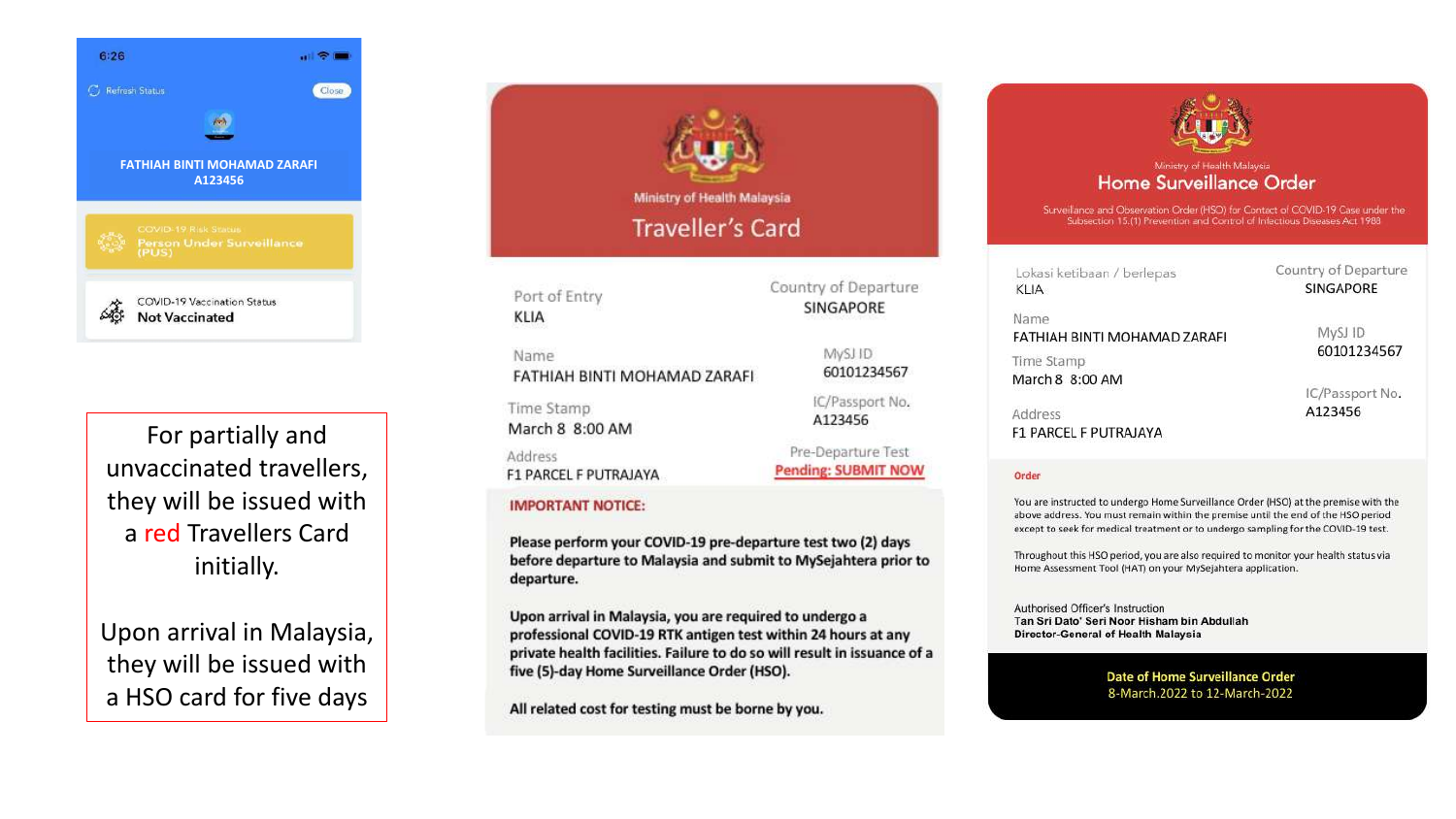## Upon landing, you are required to do a professional COVID-19 RTK antigen test within 24 hours at any private healthcare facility

| Ministry of Health Malaysia<br><b>Home Surveillance Order</b>                                                                                               |                                          |  |  |
|-------------------------------------------------------------------------------------------------------------------------------------------------------------|------------------------------------------|--|--|
| Surveillance and Observation Order (HSO) for Contact of COVID-19 Case under the<br>Subsection 15.(1) Prevention and Control of Infectious Diseases Act 1988 |                                          |  |  |
| Lokasi ketibaan / berlepas<br>KIJA                                                                                                                          | Country of Departure<br><b>SINGAPORE</b> |  |  |
| Name<br>FATHIAH BINTI MOHAMAD ZARAFI<br>Time Stamp                                                                                                          | MySJ ID<br>60101234567                   |  |  |
| March 8 8:00 AM<br><b>Address</b>                                                                                                                           | IC/Passport No.<br>A123456               |  |  |
|                                                                                                                                                             |                                          |  |  |

#### Order

You are instructed to undergo Home Surveillance Order (HSO) at the premise with the above address. You must remain within the premise until the end of the HSO period except to seek for medical treatment or to undergo sampling for the COVID-19 test.

Throughout this HSO period, you are also required to monitor your health status via Home Assessment Tool (HAT) on your MySejahtera application.

Authorised Officer's Instruction Tan Sri Dato' Seri Noor Hisham bin Abdullah Director-General of Health Malaysia

> **Date of Home Surveillance Order** 8-March.2022 to 12-March-2022

Failure to perform this on-arrival test within 24 hours will result in issuance of Home Surveillance Order (HSO) for five (5) days.

If you are found to be positive, you will be issued with a Home Surveillance Order (HSO) for:

- Seven (7) days for fully vaccinated
- Ten (10) days for partially or unvaccinated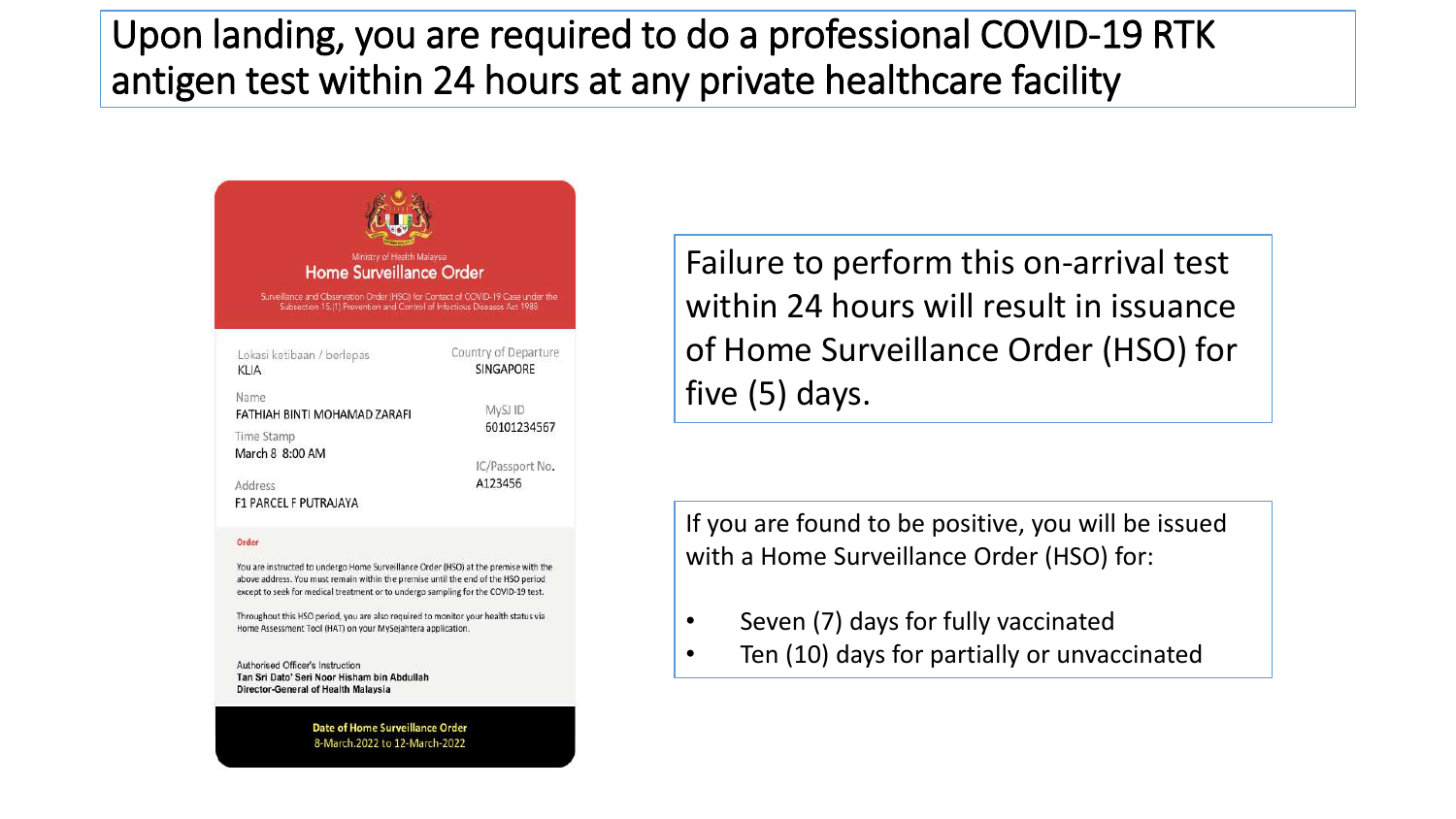If you are a frequent traveller, you will be issued with a Frequent Travellers Card.

You are required to upload the result of your RT-PCR test that was conducted 24 hours before entry to Malaysia. Your Frequent Travellers Card will be valid for seven (7) days from the first arrival date and you are required to submit professional RTK-antigen test once every week (with the exception of travellers from Singapore). Failure to do will result in the removal of your Frequent Travellers Card.

Travellers from Singapore are advised to apply for renewal of your Frequent Travellers Card every seven (7) days.

### Kementerian Kesihatan Malaysia **Frequent Travellers Card**

#### Port of Entry KLIA

Name FATHIAH BINTI MOHAMAD ZARAFI Country of Departure SINGAPORE

> MySJ.ID 60101234567

Arrival Date

Mac 8 2022

Occupation Doktor Gigi

Address

**F1 PARCEL F PUTRAJAYA** 

IC/Passport No.

A123456

Workplace Address F1 PARCEL F PUTRAJAYA

Weekly RTK Ag Test

**SUBMIT NOW** 

#### Notice:

You are required to report and upload the result of your professional RTK-Antigen test that was conducted 24 hours prior to entry into Malaysia. This test must be repeated once every week in order to maintain your Frequent Traveller Card (except for travellers from Singapore-no testing is required).

For travellers from Singapore, you are required to refill and submit your details in 'Travel For (Name)' in your MySejahtera app every seven (7) days in order to renew your Frequent Traveller Card.

All related cost for testing must be borne by you.

#### Valid from 8-Mac-2022 until 14-Mac-2022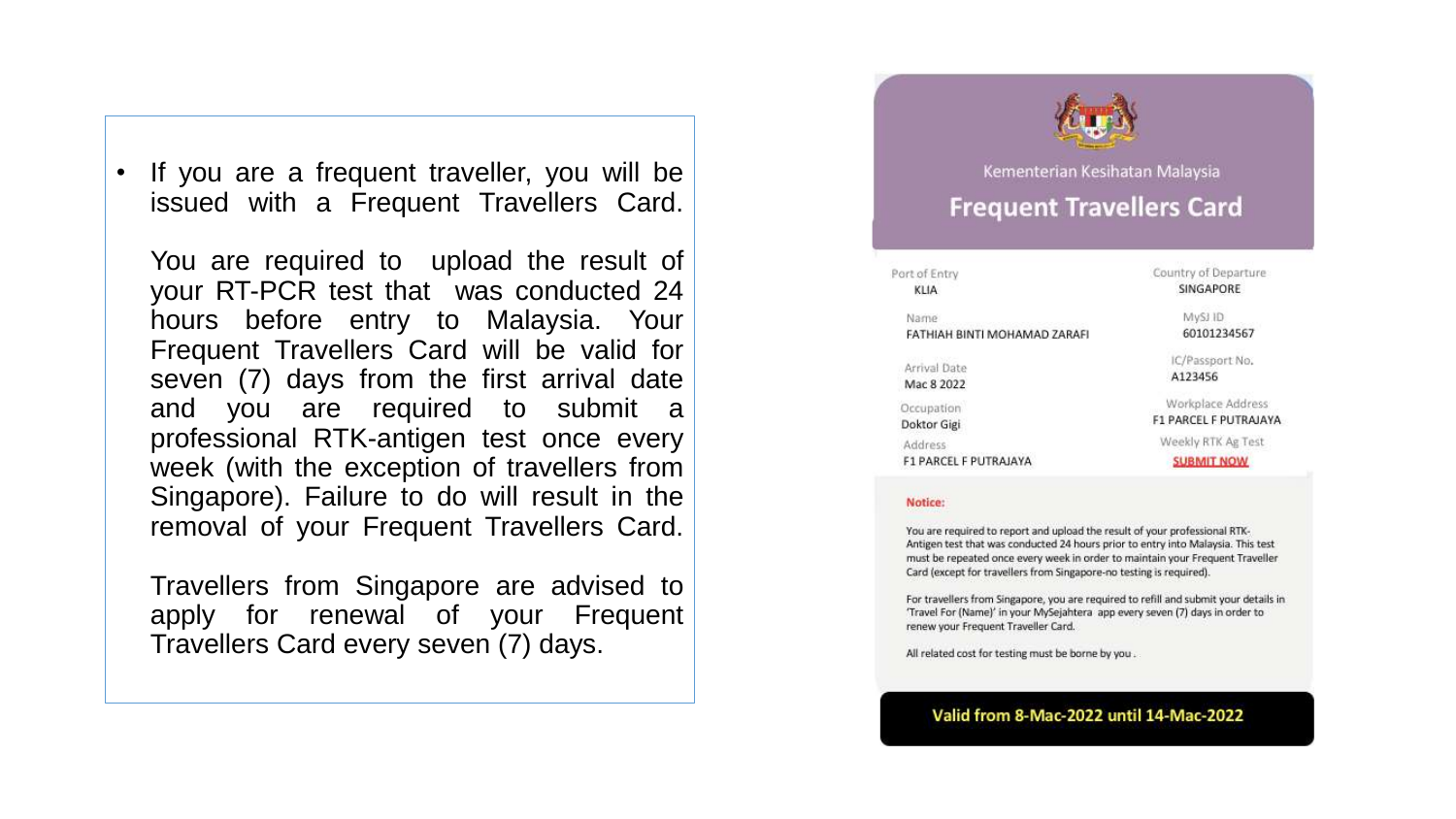

## **KEMENTERIAN KESIHATAN MALAYSIA**

### PROSEDUR SIGN-ON DAN SIGN-OFF BAGI PELAUT DAN PEKERJA **MINYAK & GAS**

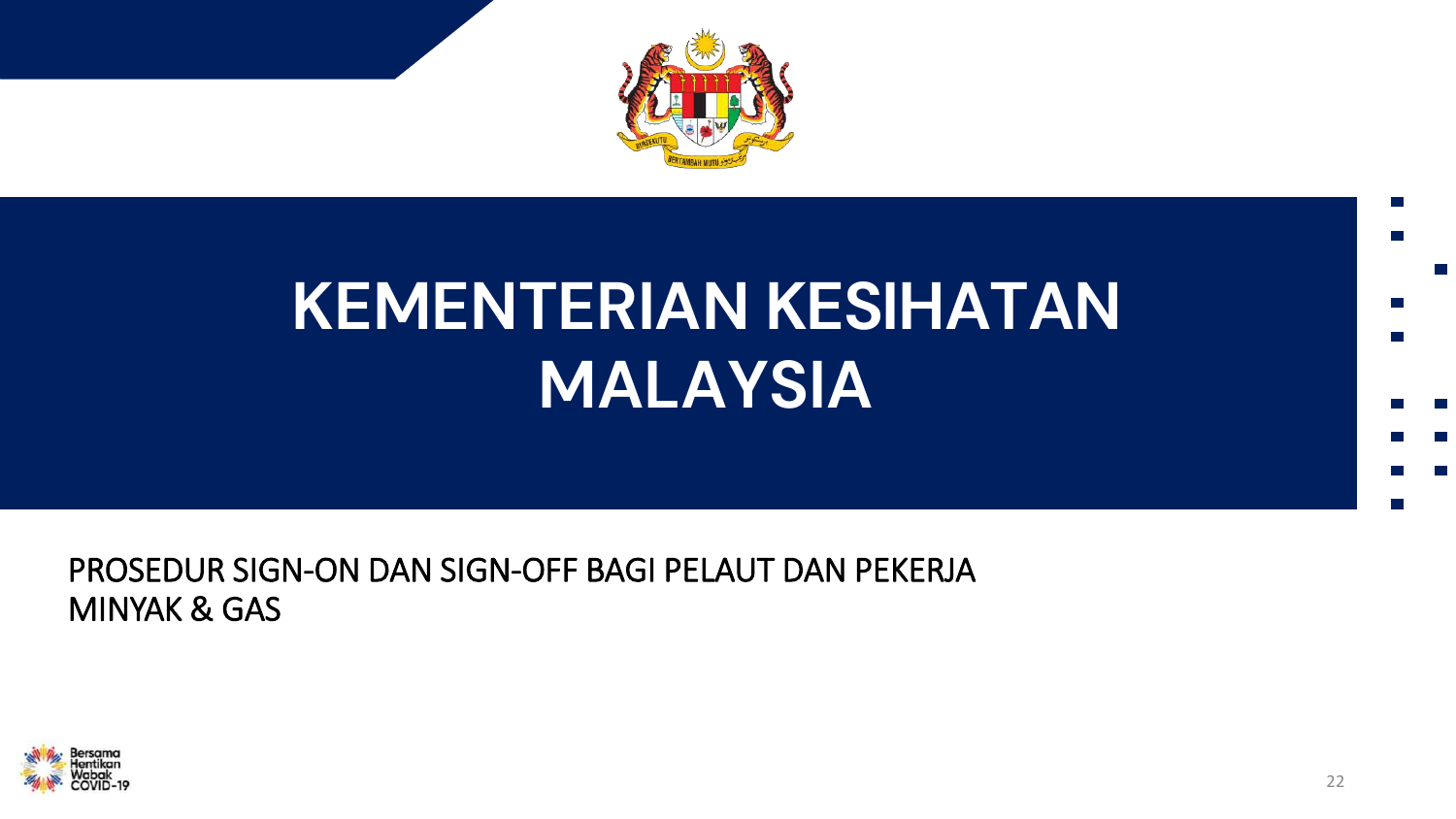## Latarbelakang

- YAB Perdana Menteri Malaysia telah mengumumkan bahawa Kerajaan akan membuka semula sempadan negara mulai 1 April 2022.
- Pembukaan sempadan ini dijangkakan akan merancakkan semula ekonomi negara secara keseluruhan.
- Sehubungan dengan itu, Kementerian Kesihatan Malaysia (KKM) telah memperhalusi protokol kesihatan dan menyediakan berkaitan pembukaan semula sempadan termasuklah protokol pembukaan semula sempadan negara melibatkan laluan udara, laut dan darat.
- Selain daripada itu protokol *sign-on* dan *sign-off* bagi pelaut dan pekerja *offshore* juga disemak semula.
- Status vaksinasi merupakan syarat utama yang perlu dipatuhi untuk dikecualikan daripada prosedur kuarantin.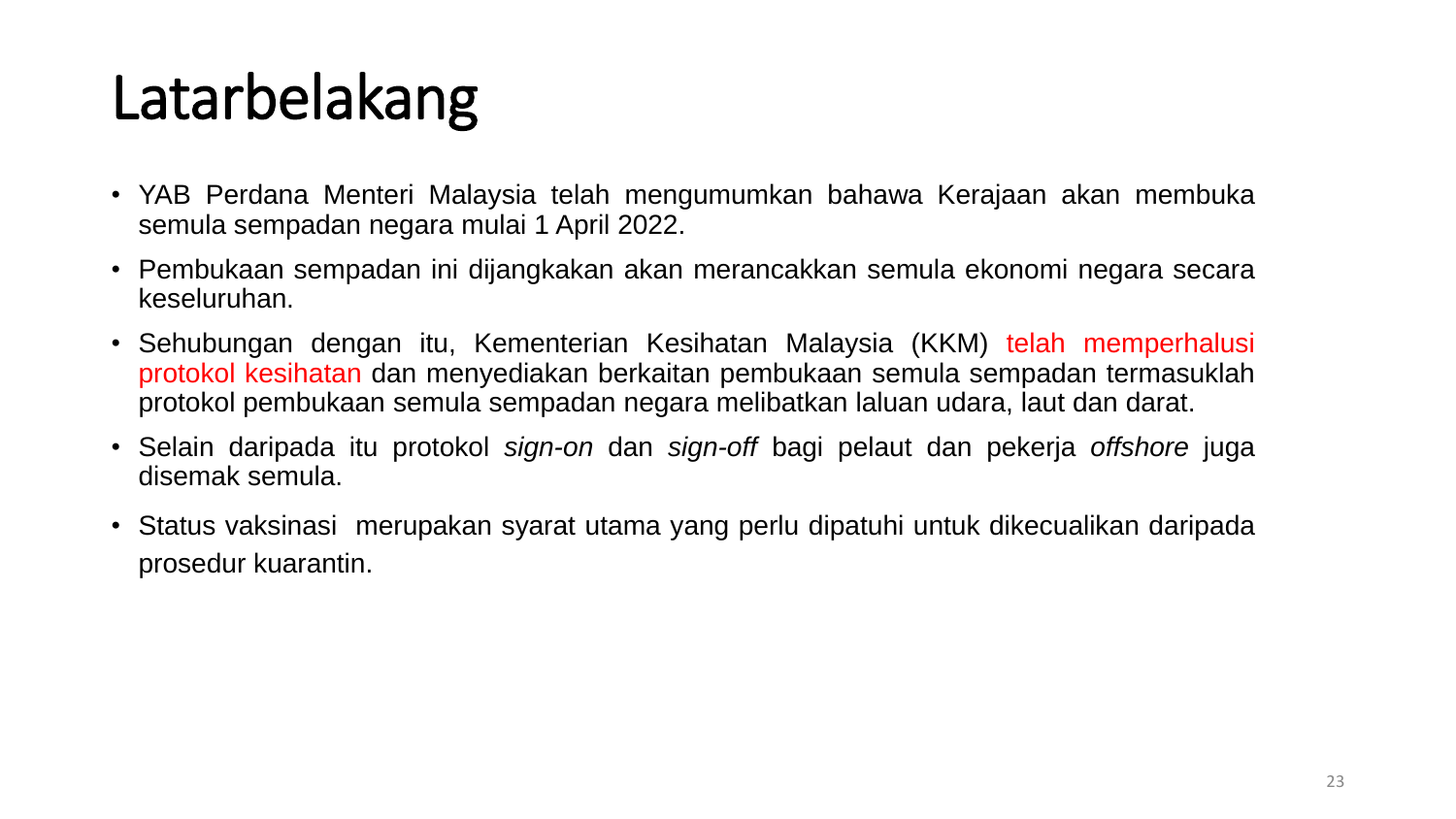

## **KEMENTERIAN KESIHATAN MALAYSIA**

### PROSEDUR SIGN-ON DAN SIGN-OFF BAGI PELAUT DAN PEKERJA **MINYAK & GAS**

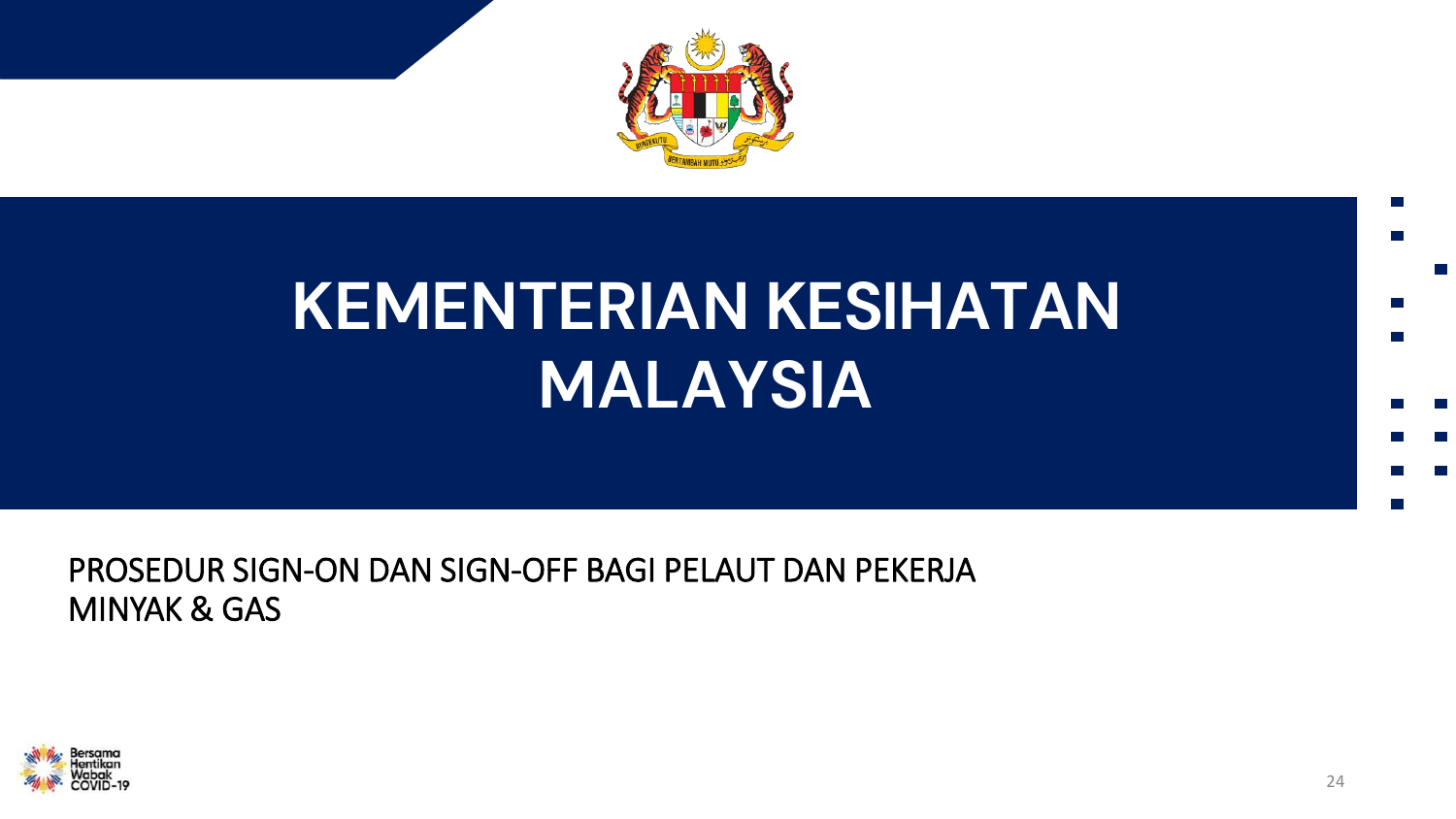# PROSEDUR SIGN-ON BAGI PELAUT **DAN PEKERJA MINYAK & GAS**

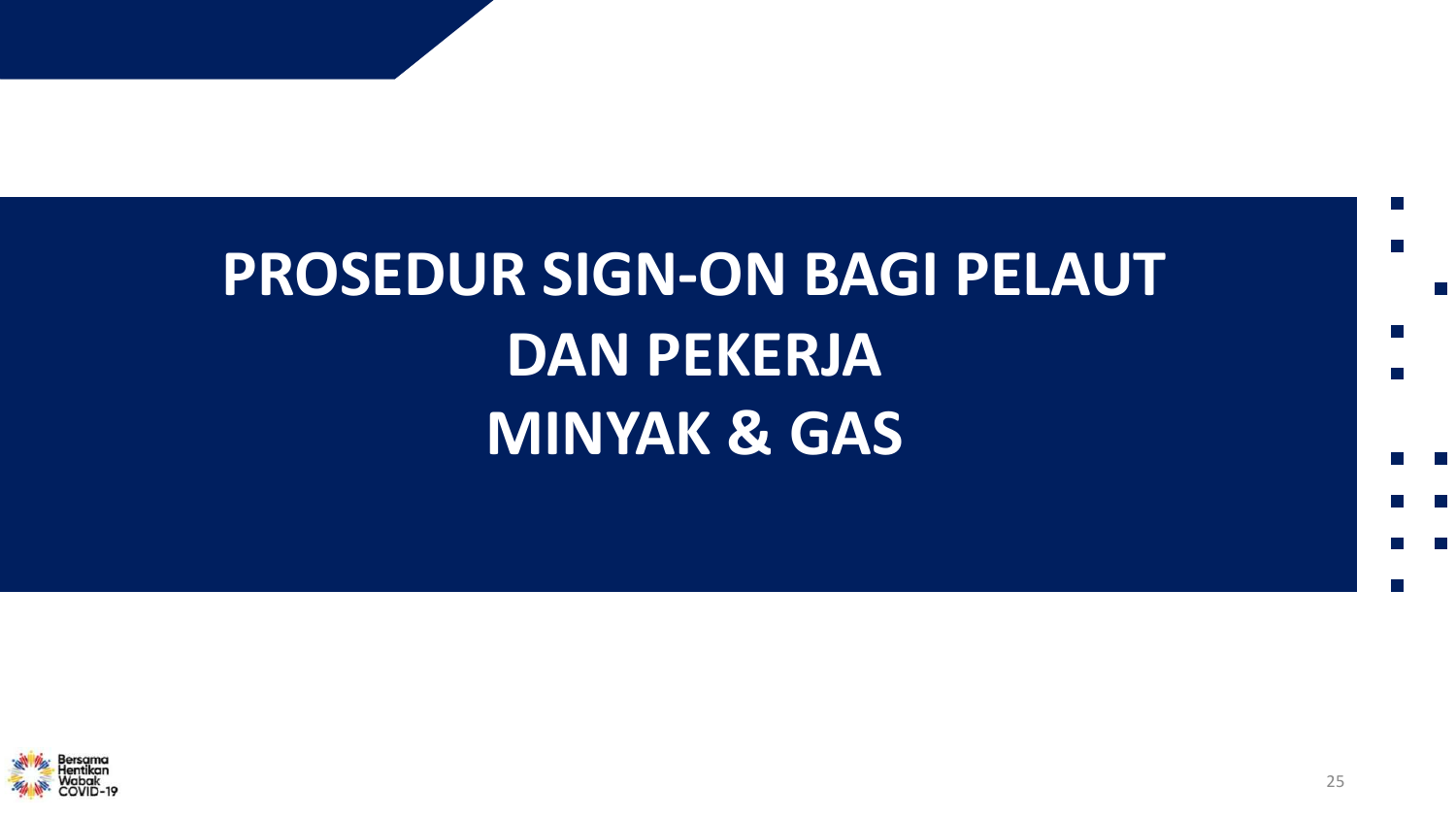## **PROSEDUR** *SIGN ON* **PELAUT & PEKERJA MINYAK DAN GAS DARI LUAR NEGARA**

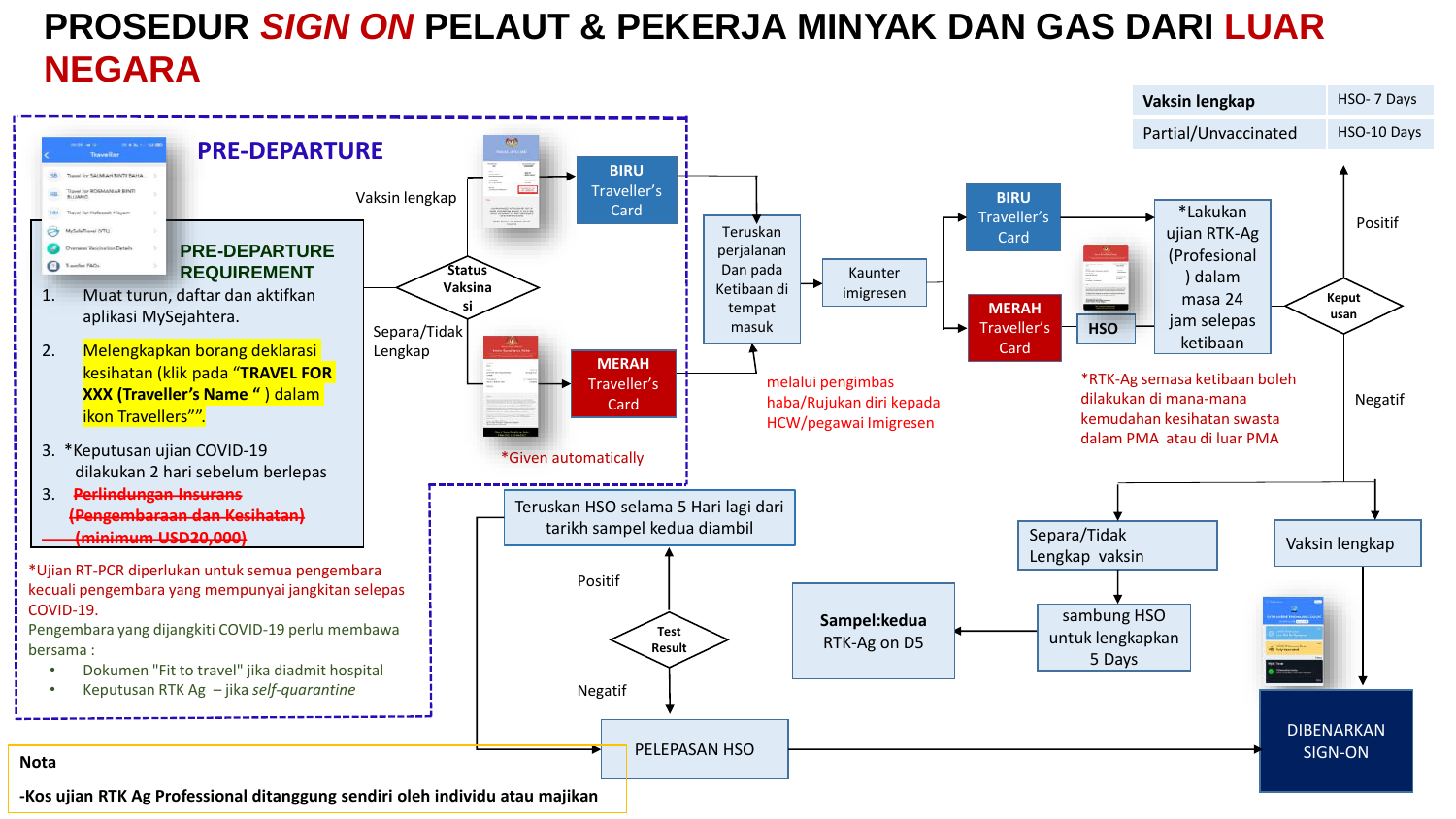### **PROSEDUR** *SIGN ON* **PELAUT DAN PEKERJA MINYAK & GAS DENGAN DARI DALAM NEGARA**

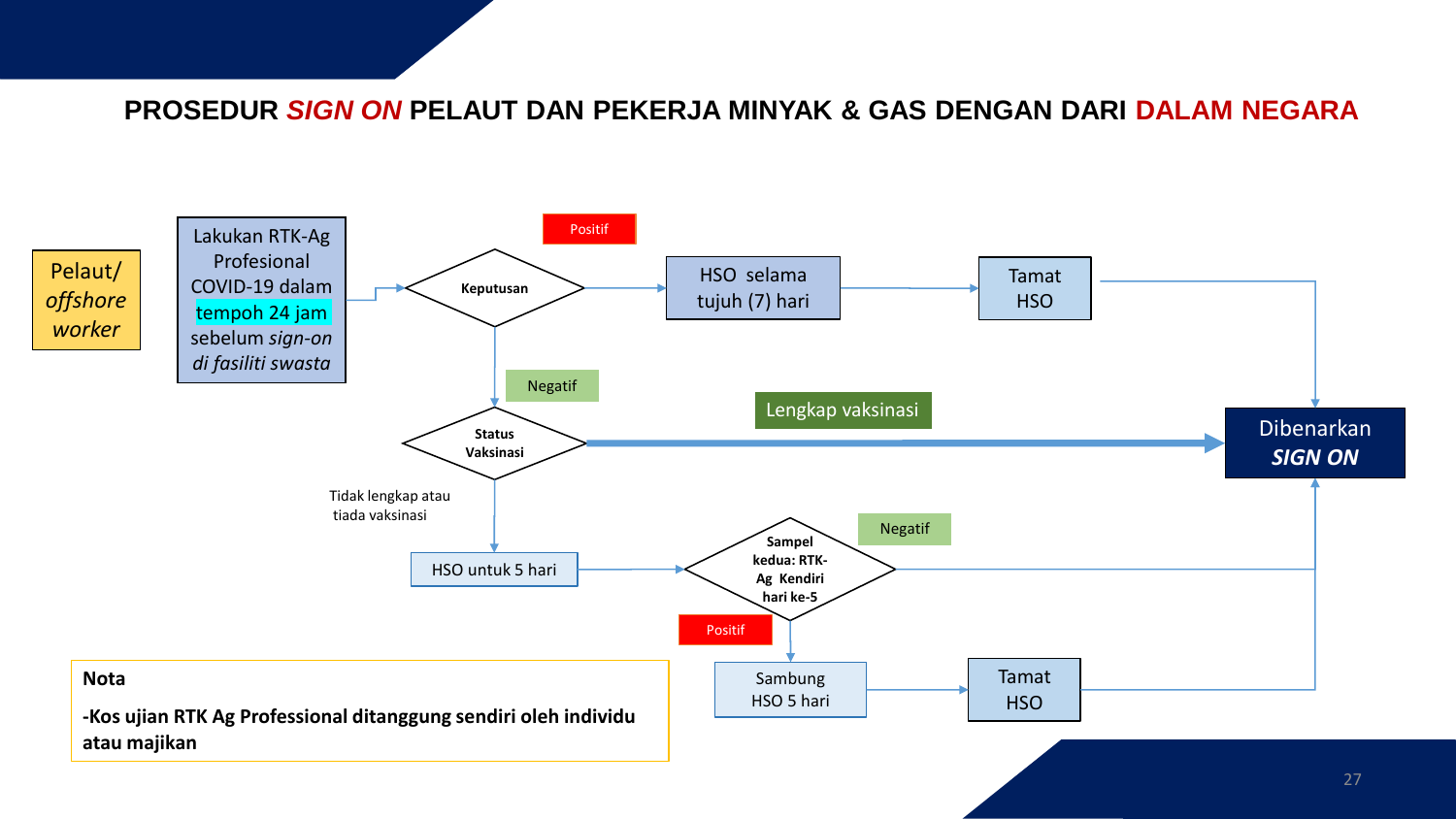# PROSEDUR SIGN-OFF BAGI PELAUT **DAN PEKERJA MINYAK & GAS**

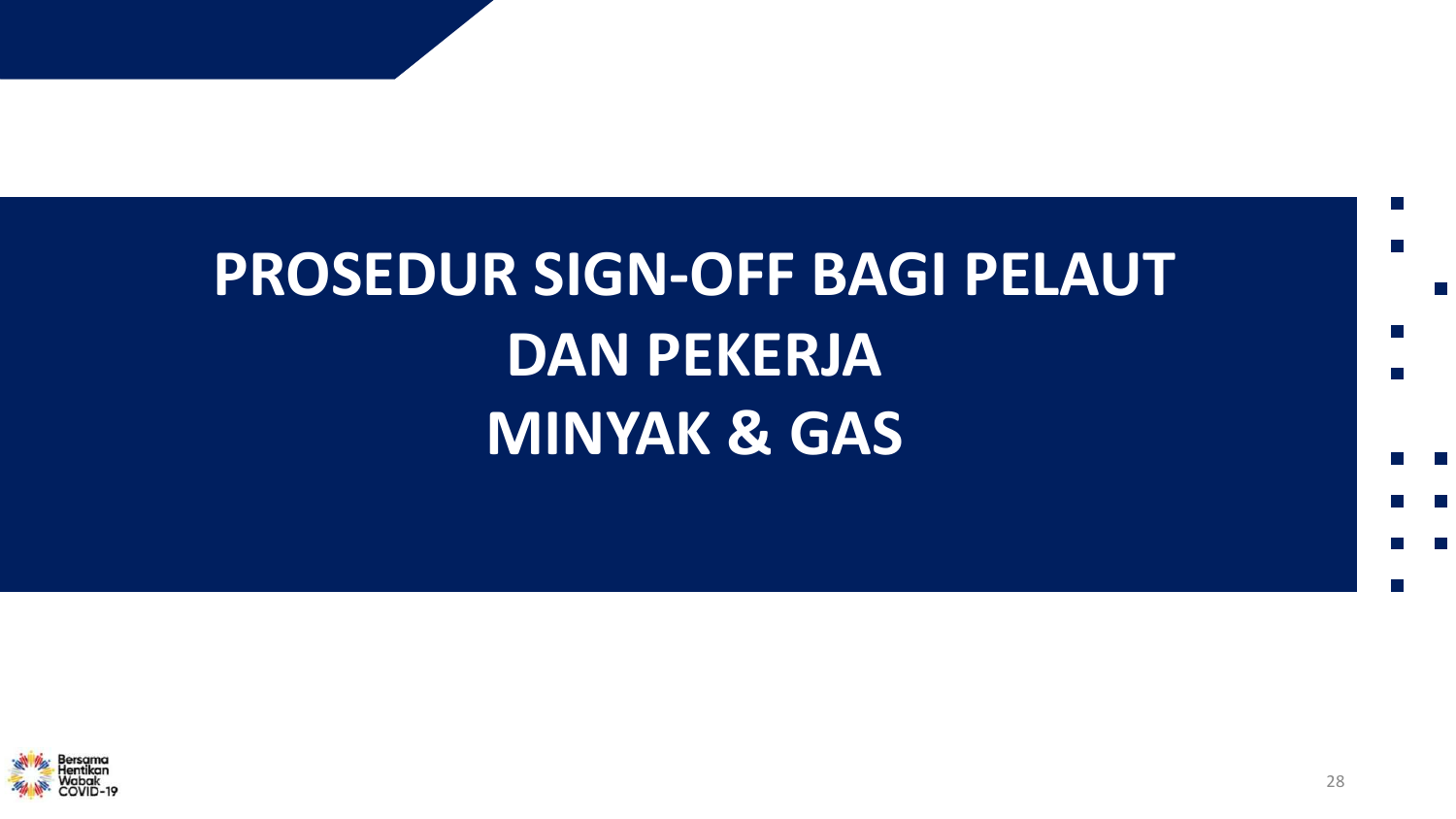### **PROSEDUR** *SIGN-OFF* **PELAUT DAN** *OFFSHORE WORKER* **DARI PELAYARAN ANTARABANGSA**

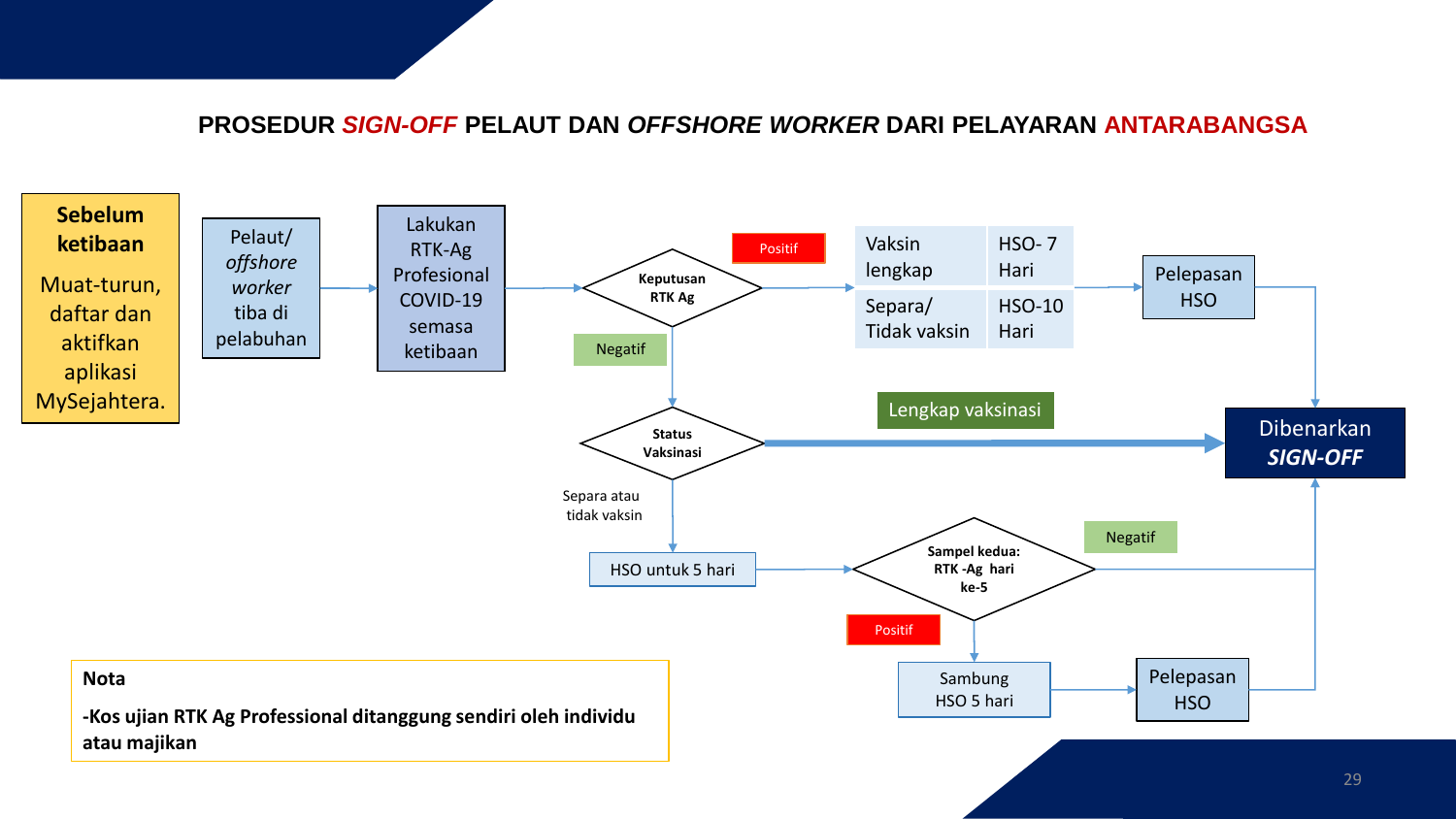**PROSEDUR** *SIGN-OFF* **PELAUT DAN** *OFFSHORE WORKER* **DARI PELAYARAN DOMESTIK - 14hari tiada pelayaran antarabangsa.**



**-Kos ujian RTK Ag Professional ditanggung sendiri oleh individu atau majikan**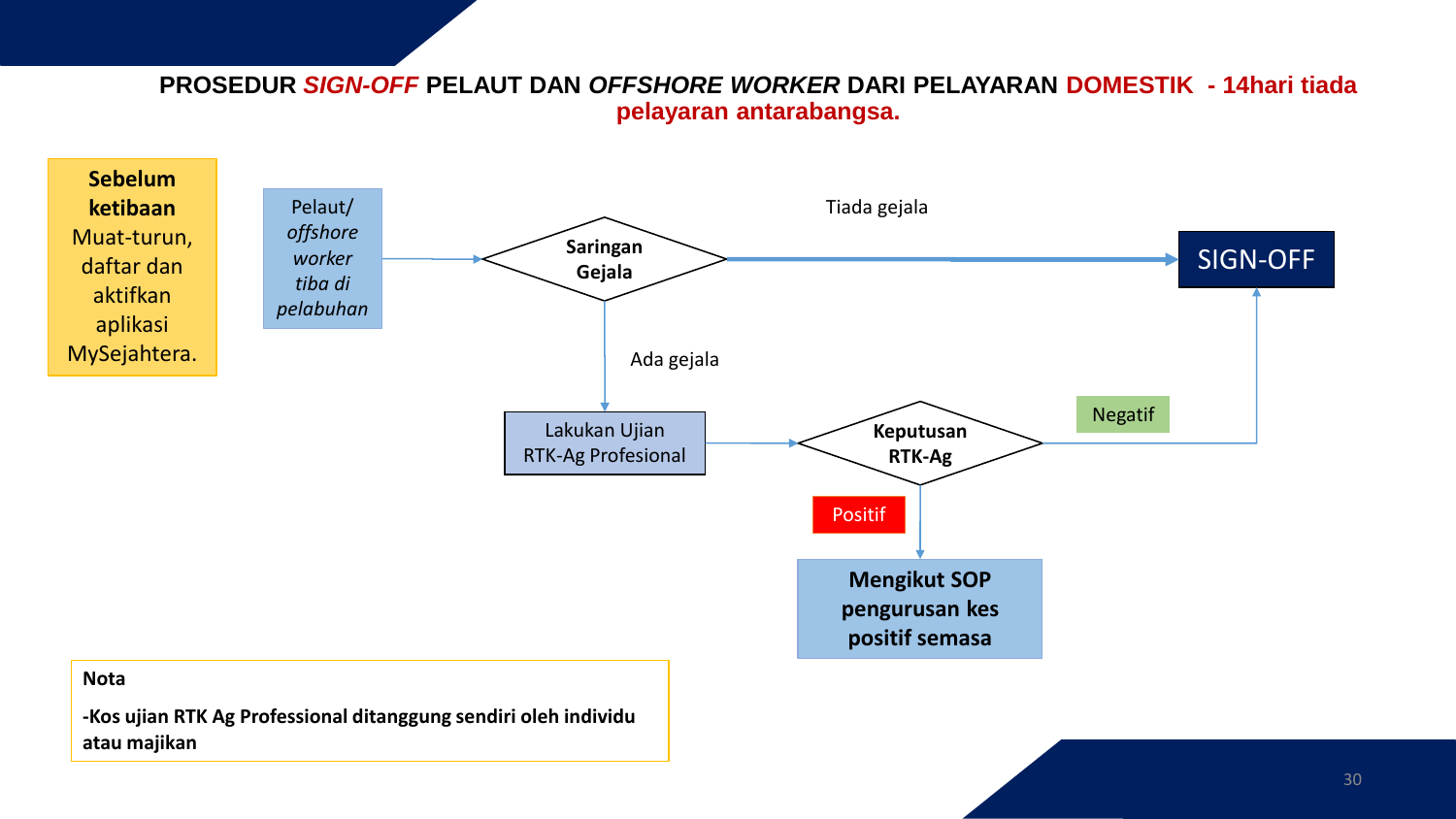

- *1. Shore leaves* bagi pelaut boleh dipertimbangkan dengan syarat berikut:
	- a. Tiada gejala, negatif ujian COVID-19 dan lengkap vaksinasi;
	- b. Tidak melebihi lapan (8) jam; dan
	- c. Semasa *shore leaves*, pelaut perlu mengikut:
		- protokol Pencegahan COVID-19 termasuklah pemakaian pelitup muka, menjaga kebersihan tangan, penjarakan fizikal sekurang-kurangnya satu (1) meter dan mengamal etika batuk/bersin yang betul;
		- mematuhi peraturan kesihatan awam daripada pihak berkuasa kesihatan tempatan;
		- meminimumkan kontak dengan pekerja tempatan; dan
		- memantau status kesihatan